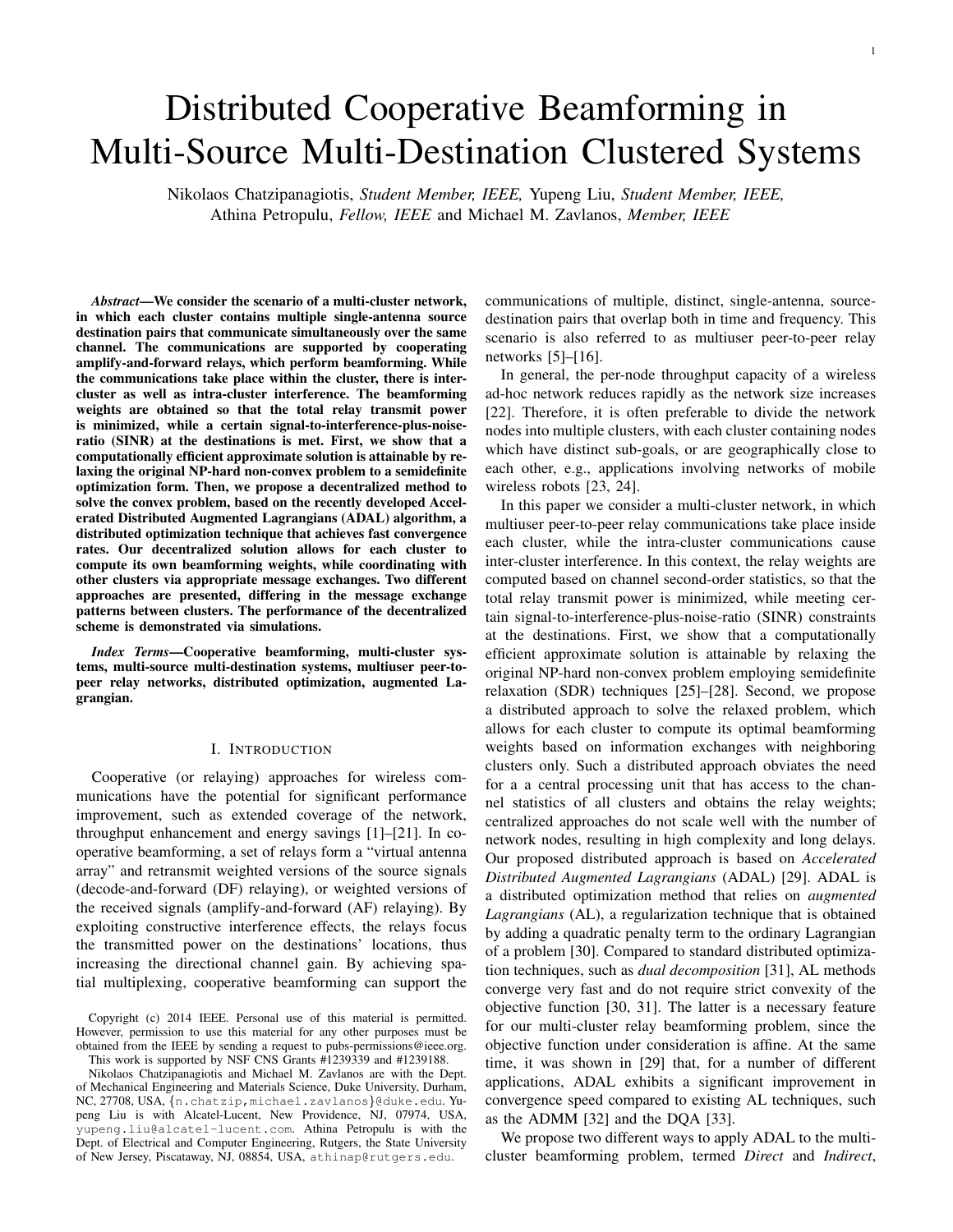that allow us to model different message exchange patterns (necessary for the iterative execution of ADAL) between the individual clusters. Specifically, the message exchange pattern in the Direct method is determined by the coupling SINR constraints due to inter-cluster interference. On the other hand, the message exchanges in the Indirect method can be defined arbitrarily by the user. Both approaches rely on transforming the SINR coupling constraints to a linear form by introducing appropriate auxiliary variables. We show, via numerical experiments, that the Direct method is generally more efficient than the Indirect. However, the flexibility of the Indirect method in selecting the message exchange pattern between clusters might make it more appropriate for certain applications.

To the best of our knowledge, there is no prior work showing that the multi-cluster relay beamforming problem is amenable to a decentralized solution. The closest scenarios considered in the literature are those of multi-cell downlink beamfroming [34, 35], which do not involve relays and thus the formulation is considerably simpler; the two AF communication stages of the relay problem that we consider in this paper give rise to several additional interference terms that have to be taken into account. The beamforming weight design in [34] and [35] employs respectively the dual decomposition method and the ADMM. Although one could use similar methods as in [34, 35] to solve our problem, the ADAL method converges faster according to the simulation results presented in Section IV.

The rest of the paper is organized as follows: In Section II, we first discuss the single cluster relay beamforming scenario. Then, we formulate the multi-cluster problem and propose to pose it as a convex optimization problem using SDR. In Section III, we present two different ways to obtain a decentralized solution to the convex multi-cluster problem by applying ADAL. Finally, in Section IV, we present simulation results to verify the validity of our approach.

#### II. RELAY BEAMFORMING

To facilitate understanding of the multi-cluster scenario, we first formulate the cooperative beamforming problem for a single cluster. The solution for this problem can be found in [14]. Then, in Section II-B we formulate and solve the multicluster problem.

# *A. Single Cluster case*

In the single cluster scenario, the goal is to allow communication of multiple single-antenna source-destination pairs, which transmit simultaneously using the same channel. The transmission takes place in two stages, i.e., two consecutive time-slots. In the first stage, all sources transmit, while in the second stage the relays retransmit the signals that they received in an AF fashion. A simple case with two source-destination pairs and three relays is depicted in Fig. 1.

Consider a network composed of an index set  $\mathcal{M}$  =  $\{1, \ldots, M\}$  of sources  $S_m, \forall m \in \mathcal{M}$ , users (destinations)  $U_m, \forall m \in \mathcal{M}$  and a corresponding set  $\mathcal{L} = \{1, \ldots, L\}$  of dedicated, single-antenna relay nodes  $R_l$ ,  $\forall l \in \mathcal{L}$ . Source  $S_m$ 



g<sup>32</sup>

Fig. 1. Simultaneous communication between 2 sources and 2 destinations with the help of 3 relays. The signal transmitted from source 1 (S1) is intended for destination 1 (D1), while the signal transmitted from source 2 (S2) is intended for destination 2 (D2). Signals from S1 and S2 that reach D2 and D1, respectively, are considered interference. Also shown are the channel gains  $f_{ij}$  between sources and relays, and  $g_{ij}$  between relays and destinations.

R3

g<sup>31</sup>

S1

S2

 $f_{22}$ 

 $12$ 

f<sup>13</sup>

 $f_{11}$ 

 $f_{23}$ 

wishes to communicate with user  $U_m$ . During the first commuwishes to communicate with user  $U_m$ . During the first communication stage, every source  $S_m$  transmits the signal  $\sqrt{P_0} s_m$ , where  $P_0$  is the common power, and  $s_m \in \mathbb{C}$ ,  $m = 1, \ldots, M$ denote the information symbols, which are independent identically distributed (i.i.d.) with unit power. The received signal at every relay  $R_l$  is given by

$$
x_l = \sqrt{P_0} \sum_{m=1}^{M} f_{ml} s_m + v_l,
$$

where  $\mathbb C$  denotes the set of complex numbers,  $f_{ml} \in \mathbb C$  is the channel between source  $S_m$  and relay  $R_l$ , and  $v_l \in \mathbb{C}$ is the noise at relay  $R_l$ , assumed to have zero mean and unit variance. The channel coefficients are treated as random, i.i.d., independent between different paths. This assumption is valid when the nodes are sufficiently separated. It is also assumed that the channel coefficients are independent of the source signals and the noise. Correspondingly, the received signal vector at all relays can be expressed in matrix form as

$$
\mathbf{x} = \sqrt{P_0} \mathbf{F} \mathbf{s} + \mathbf{v},
$$

where  $\mathbf{s} = [s_1, \dots, s_M]^T \in \mathbb{R}^M$ ,  $\mathbf{x} = [x_1, \dots, x_L]^T \in \mathbb{C}^L$ ,  $\mathbf{v} = [v_1, \dots, v_L]^T \in \mathbb{C}^L$ , with  $(\cdot)^T$  denoting the transposition operation, and

$$
\mathbf{F} = \begin{bmatrix} f_{11} & \cdots & f_{M1} \\ \vdots & \ddots & \vdots \\ f_{1L} & \cdots & f_{ML} \end{bmatrix} = \begin{bmatrix} \mathbf{f}_1 & \cdots & \mathbf{f}_M \end{bmatrix} \in \mathbb{C}^{L \times M}
$$

is a channel state matrix, with  $\mathbf{f}_m = [f_{m1}, \dots, f_{mL}]^T \in \mathbb{C}^L$ denoting the channel gain column vector from source  $S_m$  to all relays.

During the second communication stage, the relays retransmit, in an AF fashion, a linear transformation of their received signals. We can express this linear transformation as a multiplication of x with a beamforming matrix  $\mathbf{W} \in \mathbb{C}^{L \times L}$ . Hence, the vector  $\mathbf{t} \in \mathbb{C}^L$  of relay transmissions can be written as

$$
\mathbf{t} = \mathbf{W}\mathbf{x} = \sqrt{P_0}\mathbf{W}\mathbf{F}\mathbf{s} + \mathbf{W}\mathbf{v},
$$

D<sub>2</sub>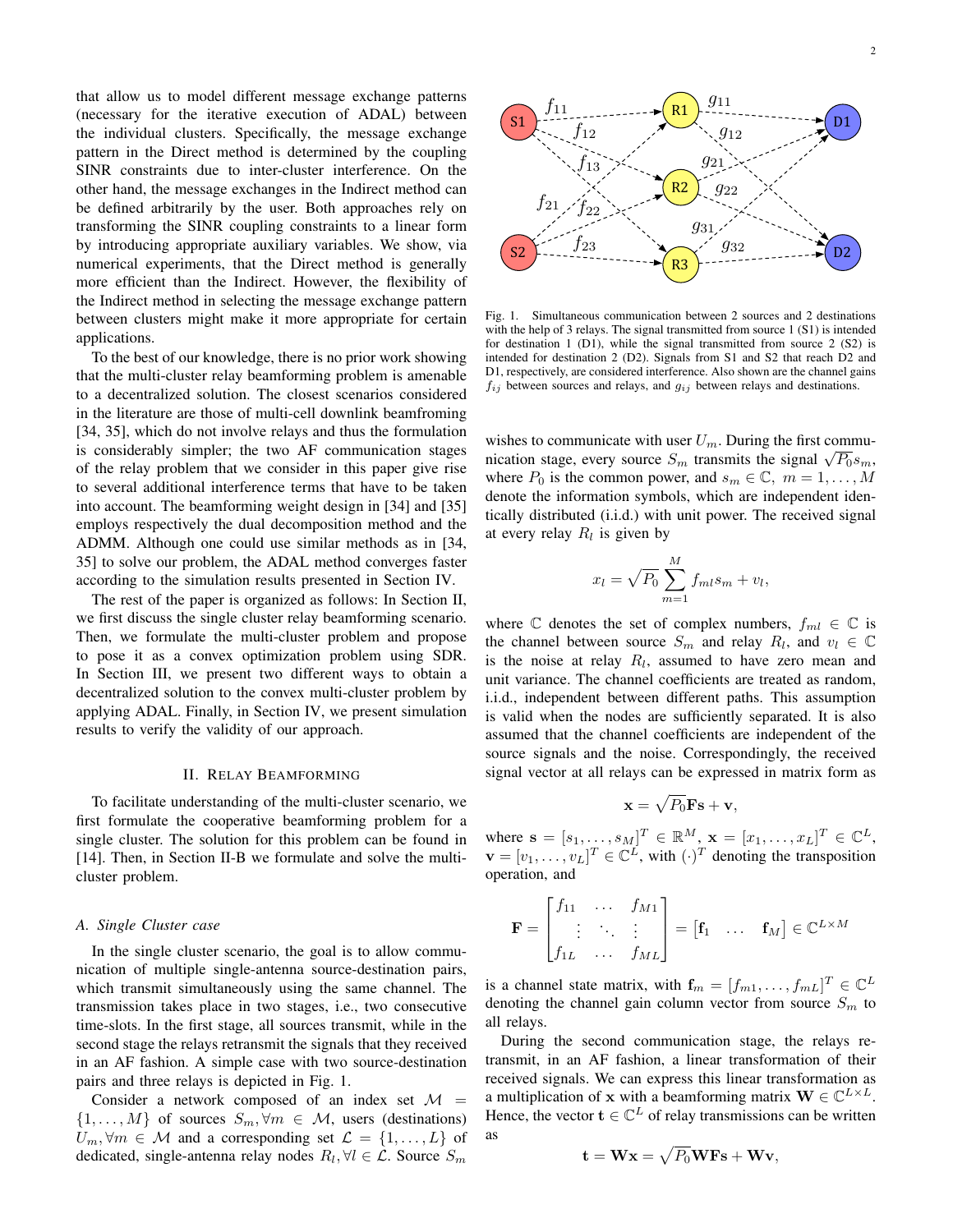Since the relays are physically separated, they do not have access to the signals received at other relays. Each relay operates only on its own received signal, and thus the beamforming matrix is diagonal, i.e.  $\mathbf{W} = \text{diag}\{w_1, \dots, w_L\}$ , where  $w_l$ denotes the complex weight with which relay  $R_l$  multiplies its received signal.

By similar reasoning as above, the received signal vector  $y \in \mathbb{C}^M$  at the destinations equals

$$
\mathbf{y} = \mathbf{Gt} + \mathbf{z} = \sqrt{P_0} \mathbf{GWFs} + \mathbf{GWv} + \mathbf{z},
$$

where  $\mathbf{z} = [z_1, \dots, z_M]^T \in \mathbb{C}^M$  denotes the vector stacking i.i.d random noise components with zero mean and unit variance, and

$$
\mathbf{G} = \begin{bmatrix} g_{11} & \cdots & g_{L1} \\ \vdots & \ddots & \vdots \\ g_{1M} & \cdots & g_{LM} \end{bmatrix} = \begin{bmatrix} \mathbf{g}_1 & \cdots & \mathbf{g}_M \end{bmatrix}^T \in \mathbb{C}^{M \times L},
$$

is a channel state matrix, with  $g_m = [g_{1m}, \dots, g_{Lm}]^T \in \mathbb{C}^L$ denoting the channel gain column vector from all relays to user  $U_m$ ,  $m \in \mathcal{M}$ . The received signal at user  $U_m$  can be divided in three components that capture: i) the desired signal originating from source  $S_m$ , ii) interference due to sources other than  $S_m$  that constitute interference, and iii) noise at the user, i.e.,

$$
y_m = \mathbf{g}_m^T \mathbf{t} + z_m
$$
\n
$$
= \underbrace{\mathbf{g}_m^T \mathbf{W} \mathbf{f}_m s_m}_{\text{Desired}} + \underbrace{\sum_{j \in \mathcal{M}}^{j \neq m} \mathbf{g}_m^T \mathbf{W} \mathbf{f}_j s_j + \mathbf{g}_m^T \mathbf{W} \mathbf{v} + z_m}_{\text{Interference}},
$$
\n(1)

A reasonable optimality criterion for determining the beamforming weights is the minimization of the total relay transmit power,  $P_T$ , subject to satisfying certain Quality of Service requirements at all destinations, namely enforcing user-specific SINR bounds  $\gamma_m > 0$ . Since the channels are in general random, we will use the average transmit power. Therefore, we can pose the cooperative beamforming problem as the following optimization problem:

$$
\min_{\mathbf{W}} P_T(\mathbf{W})
$$
  
s.t.  $\text{SINR}_m(\mathbf{W}) \ge \gamma_m, \forall m = 1, ..., M.$  (2)

The total average transmit power at the relays equals

$$
P_T(\mathbf{W}) = \mathbb{E}\{\|\mathbf{t}\|_F^2\}
$$
  
=  $\mathbb{E}\left\{\text{Tr}\left[\left(\sqrt{P_0}\mathbf{W}\mathbf{F}\mathbf{s} + \mathbf{W}\mathbf{v}\right)(\sqrt{P_0}\mathbf{W}\mathbf{F}\mathbf{s} + \mathbf{W}\mathbf{v})\right]^{\mathcal{H}}\right]\right\}$   
=  $\text{Tr}\left(P_0\mathbf{W}\mathbb{E}\{\mathbf{F}\mathbf{F}^{\mathcal{H}}\}\mathbf{W}^{\mathcal{H}}\right) + \text{Tr}\left(\mathbf{W}\mathbf{W}^{\mathcal{H}}\right),$ 

where  $\|\cdot\|_F$  denotes the Frobenius norm. The expectation in the first equation is taken over source signals and channels, while in the second and third equations, due to the i.i.d. and unit power assumption on the  $s_m$ 's, the signal terms have been already averaged out and the expectation refers to the channels. Due to our assumptions,  $\mathbb{E}\{ \mathbf{FF}^{\mathcal{H}} \}$  is a diagonal matrix. Since

W is also a diagonal matrix, we can use this property to express the sum transmit power as

$$
P_T = \mathbf{w}^{\mathcal{H}} \mathbf{R}_T \mathbf{w},
$$

where  $\mathbf{w} = [w_1, \dots, w_L]^T \in \mathbb{C}^L$  is a column vector containing all the diagonal elements of W, and

$$
\mathbf{R}_T = P_0 \text{diag}\Big\{\sum_{m \in \mathcal{M}} \mathbb{E}\{|f_{m1}|^2\}, \ldots, \sum_{m \in \mathcal{M}} \mathbb{E}\{|f_{mL}|^2\}\Big\} + \mathbf{I}_L,
$$

where  $|\cdot|$  denotes the magnitude of a complex number. Based on (1), the SINR at every user  $U_m$  is defined as

$$
\text{SINR}_{m} \triangleq \frac{\mathbb{E}\left(\overbrace{P_0 | \mathbf{g}_m^T \mathbf{W}\mathbf{f}_m s_m |^2}^{\text{Desired}}\right)}{\mathbb{E}\left(\underbrace{P_0 \sum_{j \in \mathcal{M}}^{j \neq m} |\mathbf{g}_m^T \mathbf{W}\mathbf{f}_j s_j |^2 + \underbrace{||\mathbf{g}_m^T \mathbf{W} \mathbf{v}||^2 + |z_m|^2}_{\text{Noise}}\right)},
$$

where the term  $P_0 \sum_{j \in \mathcal{M}} \left| \mathbf{g}_m^T \mathbf{W} \mathbf{f}_j s_j \right|^2$  represents interference at user  $U_m$  caused by signals intended for other users, the term  $||\mathbf{g}_m^T \mathbf{W} \mathbf{v}||^2$  denotes noise at the relays that was propagated to the user, and  $|z_m|^2$  denotes noise at the user level. The expectation in the above equation refers to everything that is random, i.e., signals, channels, noise. Observe that the average SINR is defined as the ratio of the expected values, which is different than the expected value of the ratio. This definition is frequently used in communications textbooks, e.g. [36], and in published works related to the problem considered here [4, 6, 7, 14, 20].

Similar as before, we can manipulate the SINR expression to write it in a more compact matrix form

$$
\text{SINR}_{m} = \frac{\overbrace{P_0 \mathbf{w}^{\mathcal{H}} \mathbf{R}^m_S \mathbf{w}}^{\text{Desired}}}{\frac{P_0 \mathbf{w}^{\mathcal{H}} \mathbf{R}^m_I \mathbf{w}}{\text{Interference}}} + \underbrace{\mathbf{w}^{\mathcal{H}} \mathbf{R}^m_v \mathbf{w} + 1}_{\text{Noise}}.
$$

The desired signal matrix for user  $U_m$  is Hermitian

$$
\mathbf{R}^m_S = \mathbb{E}\{(\mathbf{f}_m^T \odot \mathbf{g}_m^T)^{\mathcal{H}}(\mathbf{f}_m^T \odot \mathbf{g}_m^T)\},
$$

with  $\odot$  denoting the Hadamard (entry-wise) product. The corresponding interference matrix is also Hermitian

$$
\mathbf{R}_I^m = \sum_{j \in \mathcal{M}}^{j \neq m} \mathbb{E}\{ (\mathbf{f}_j^T \odot \mathbf{g}_m^T)^{\mathcal{H}} (\mathbf{f}_j^T \odot \mathbf{g}_m^T) \},
$$

and the respective noise matrix is diagonal

$$
\mathbf{R}_v^m=\text{diag}\big\{\mathbb{E}\{|g_{1m}|^2\},\ldots,\mathbb{E}\{|g_{Lm}|^2\}\big\}.
$$

Utilizing the above notation, the single-cluster optimization problem (2) can be compactly written as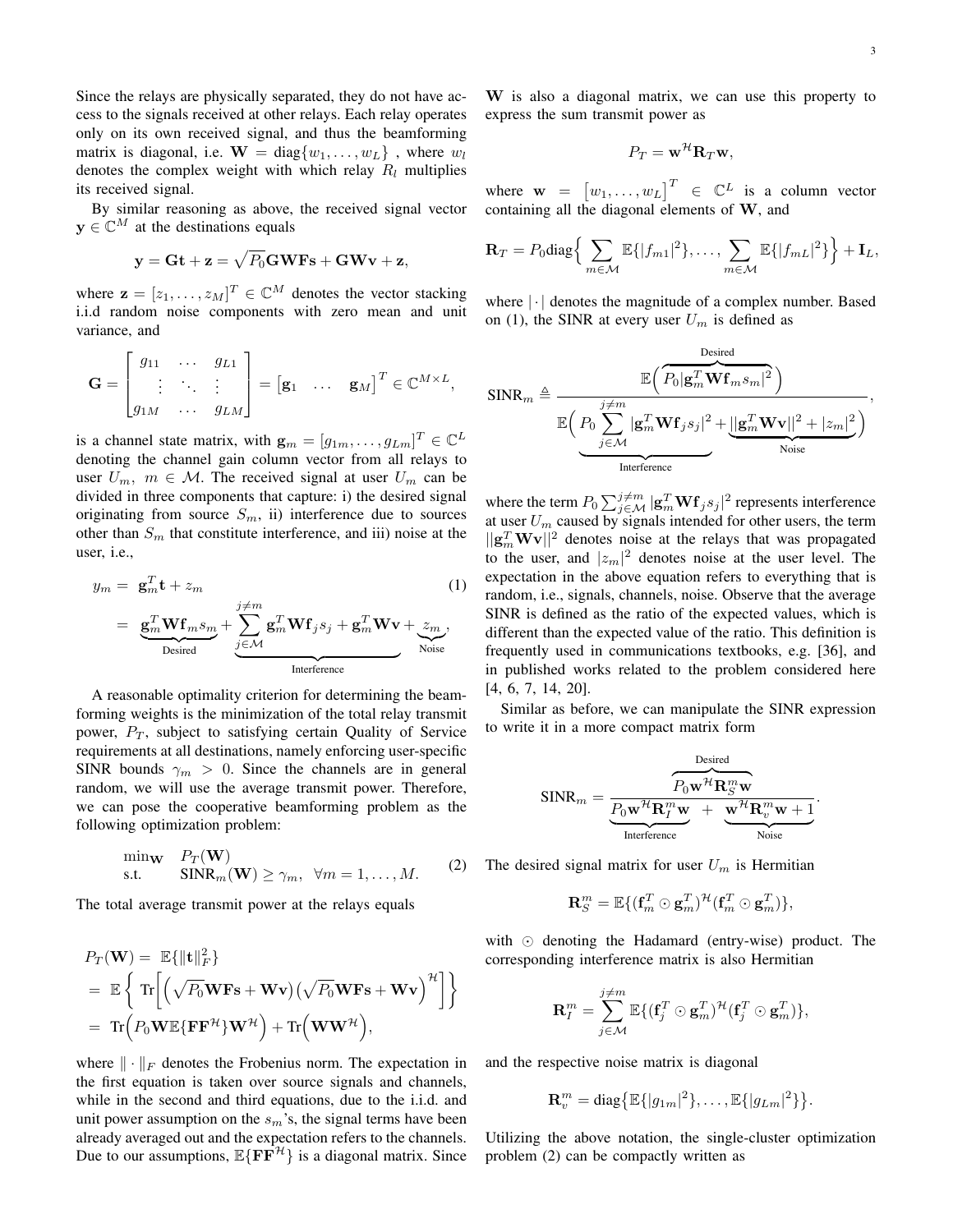$$
\begin{aligned}\n\min_{\mathbf{w}} \quad & \mathbf{w}^{\mathcal{H}} \mathbf{R}_T \mathbf{w} \tag{3} \\
\text{s.t.} \quad & \mathbf{w}^{\mathcal{H}} \mathbf{Q}^m \mathbf{w} \ge 1, \ \forall m = 1, \dots, M, \\
\text{where } & \mathbf{Q}^m = \frac{P_0}{\gamma_m} \mathbf{R}_S^m - P_0 \mathbf{R}_I^m - \mathbf{R}_v^m.\n\end{aligned}
$$

*B. Multiple Clusters case*

In this section we consider a multi-cluster network, in which, neighboring clusters' communications interfere. A simple setup with two clusters is depicted in Fig. 2. In this case, the beamforming decisions of the relays of each cluster must also take into account the interference caused to and from the other clusters' operation. This introduces three new terms in the SINR of each user. First, there is a term quantifying the interference on the relays of each cluster, exerted by the transmissions of other clusters' sources during the first communication stage, which then propagates to the users of this cluster after the second stage transmission. Second, there is also interference on the users of each cluster exerted by the signals transmitted from the relays of other clusters that are intended for other users. Finally, the noise at the relays of all clusters propagates to the users of each cluster after the second stage transmissions.

Define a set  $\mathcal{N} = \{1, \ldots, N\}$  of clusters, where each cluster  $C_n, \forall n \in \mathcal{N}$  is now composed of a set  $\mathcal{M}_n = \{1, \ldots, M\}$ of single antenna source-destination pairs, and a set  $\mathcal{L}_n =$  $\{1, \ldots, L\}$  of dedicated relays. We denote the m-th user (destination) of the *n*-th cluster as  $U_{nm}$ ,  $\forall n \in \mathcal{N}, m \in \mathcal{M}_n$ , the respective source as  $S_{nm}$ , and the relays as  $R_{nl}$ ,  $\forall n \in$  $\mathcal{N}, l \in \mathcal{L}_n$ . Note that we assume for simplicity of notation, and without loss of generality, that all clusters contain the same number of source destination pairs M and relays L.

In the multi-cluster scenario, the received signal at every relay  $R_{nl}$  is a superposition of signals originating from the sources of all clusters

$$
x_{nl} = \sqrt{P_0} \sum_{j \in \mathcal{N}} \sum_{m \in \mathcal{M}_j} f_{jm,nl} s_{jm} + v_{nl},
$$

where, again,  $P_0$  is the common transmit power of all sources and  $s_{nm} \in \mathbb{C}$  denotes the, normalized to unit power, information symbol transmitted by source  $S_{nm}$ . Also,  $v_{nl} \sim \mathcal{CN}(0, 1)$ is the noise at relay  $R_{nl}$  and  $f_{jm,nl}$  denotes the channel gain between source  $S_{jm}$  and relay  $R_{nl}$ . Re-writing in matrix form, the received signal vector at all relays of cluster  $C_n$  is

$$
\mathbf{x}_n = \sum_{j \in \mathcal{N}} \sqrt{P_0} \mathbf{F}_{jn} \mathbf{s}_j + \mathbf{v}_n,
$$

where  $\mathbf{s}_j = [s_{j1}, \dots, s_{jM}]^T \in \mathbb{C}^M$ ,  $\mathbf{x}_n = [x_{n1}, \dots, x_{nL}]^T \in$  $\mathbb{C}^{L}$ ,  $\mathbf{v}_{n} = [v_{n1}, \dots, v_{nL}]^{T} \in \mathbb{C}^{L}$ . The matrix  $\mathbf{F}_{jn} \in \mathbb{C}^{L \times M}$ is defined as the channel state matrix containing the channels from all sources of cluster  $C_j$  to all the relays of cluster  $C_n$ , i.e.,

$$
\mathbf{F}_{jn} = \begin{bmatrix} f_{j1,n1} & \cdots & f_{jM,n1} \\ \vdots & \ddots & \vdots \\ f_{j1,nL} & \cdots & f_{jM,nL} \end{bmatrix} = \begin{bmatrix} \mathbf{f}_{j1,n} & \cdots & \mathbf{f}_{jM,n} \end{bmatrix},
$$

where  $\mathbf{f}_{j m,n} = [f_{j m,n 1}, \dots, f_{j m,n L}]^T \in \mathbb{C}^L$  denotes the channel gain vector from source  $S_{im}$  to all relays of cluster  $C_n$ .

4



Fig. 2. A  $N = 2$  multi-cluster relay beamforming scenario, with  $M =$ 2 source-destination pairs (green and blue dots respectively) and  $L = 3$ dedicated relays (red dots) for each cluster. Note that only a portion of all the available channels is drawn in order to avoid congestion.

Similar to the single cluster scenario, during the second communication stage the relays of cluster  $C_n$  retransmit, in an AF fashion, a linear transformation of their respective received signals  $x_n$ , i.e.,

$$
\mathbf{t}_n = \mathbf{W}_n \mathbf{x}_n = \sqrt{P_0} \mathbf{W}_n \left( \sum\nolimits_{j \in \mathcal{N}} \mathbf{F}_{jn} \mathbf{s}_j \right) + \mathbf{W}_n \mathbf{v}_n,
$$

where  $\mathbf{t}_n \in \mathbb{C}^L$  denotes the forwarded signal vector and  $\mathbf{W}_n \in$  $\mathbb{C}^{L\times L}$  is the corresponding beamforming matrix of cluster  $C_n$ . Recall that we consider the case where every relay node carries a single antenna, which translates into the beamforming matrix being diagonal, i.e.  $\mathbf{W}_n = \text{diag}\{w_{n1}, \dots, w_{nL}\} \in \mathbb{C}^{L \times L}$ , where  $w_{nl}$  denotes the complex weight with which relay  $R_{nl}$ multiplies its received signal.

The received signal vector  $y_n \in \mathbb{C}^M$  for all users of each cluster  $C_n$  is now a superposition of signals from the relays of all clusters, and can be expressed as

$$
\mathbf{y}_n = \sum_{j \in \mathcal{N}} \mathbf{G}_{jn} \mathbf{t}_j + \mathbf{z}_n
$$
  
= 
$$
\sum_{j \in \mathcal{N}} \left( \sqrt{P_0} \mathbf{G}_{jn} \mathbf{W}_j \left( \sum_{i \in \mathcal{N}} \mathbf{F}_{ij} \mathbf{s}_i \right) + \mathbf{G}_{jn} \mathbf{W}_j \mathbf{v}_j \right) + \mathbf{z}_n,
$$
 (4)

where  $\mathbf{z}_n = [z_{n1}, \dots, z_{nM}]^T \in \mathbb{C}^M$  denotes the vector of i.i.d random noise components  $z_{nm}$  ~  $CN(0, 1)$  at user  $U_{nm}$ . The matrix  $\mathbf{G}_{in} \in \mathbb{C}^{M \times L}$  is defined as the channel state matrix containing the channels from all relays of  $C_i$  to all the users of  $C_n$ , i.e.,

$$
\mathbf{G}_{jn} = \begin{bmatrix} g_{j1,n1} & \cdots & g_{jL,n1} \\ \vdots & \ddots & \vdots \\ g_{j1,nM} & \cdots & g_{jL,nM} \end{bmatrix} = \begin{bmatrix} \mathbf{g}_{j,n1} & \cdots & \mathbf{g}_{j,nM} \end{bmatrix}^T,
$$

with  $\mathbf{g}_{j,nm} = [g_{j1,nm}, \dots, g_{jL,nm}]^T \in \mathbb{C}^L$  denoting the channel gain column vector from all relays of  $C_i$  to  $U_{nm}$ . The received signal at user  $U_{nm}$  is given by the m-th entry of the vector  $y_n$  in (4). The pertinent expression is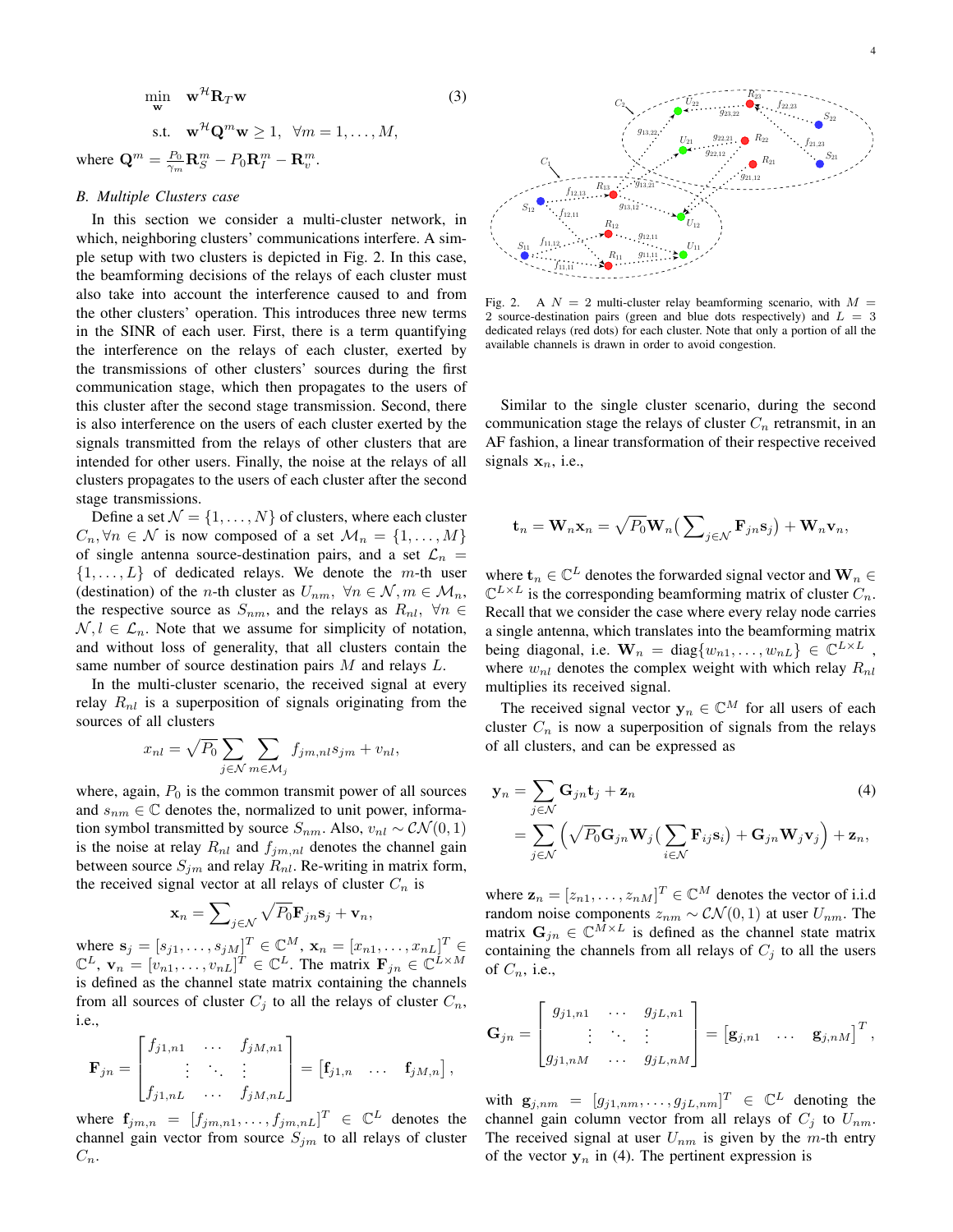$$
y_{nm} = \sum_{j \in \mathcal{N}} \mathbf{g}_{j,nm}^T \mathbf{t}_j + z_{nm}
$$
  
= 
$$
\underbrace{\sqrt{P_0} \mathbf{g}_{n,nm}^T \mathbf{W}_n \mathbf{f}_{nm,n} s_{nm}}_{\text{Desired}}
$$
  
+ 
$$
\underbrace{\mathbf{g}_{n,nm}^T \mathbf{W}_n \Big( \sum_{i \in \mathcal{M}_n}^{i \neq m} \sqrt{P_0} \mathbf{f}_{ni,n} s_{ni} \Big)}
$$

Intra-Cluster Interference from same cluster's sources other than  $S_{nm}$ 

$$
+\qquad \underbrace{{\bf g}_{n,nm}^T{\bf W}_n\Big(\sum\nolimits_{j\in\mathcal{N}}^{j\neq n}\sqrt{P_0}{\bf F}_{jn}{\bf s}_j\Big)}}_{\blacktriangleleft}
$$

Inter/Intra-Cluster Interference from out-of-cluster sources

$$
+\underbrace{\sum\nolimits_{j\in\mathcal{N}}^{j\neq n} \mathbf{g}_{j,nm}^T\mathbf{W}_j\Big(\sum\nolimits_{i\in\mathcal{N}}\sqrt{P_0}\mathbf{F}_{ij}s_i\Big)}_{\text{Inter-Cluster Interference}},\\\nonumber +\underbrace{\sum\nolimits_{j\in\mathcal{N}}\mathbf{g}_{j,nm}^T\mathbf{W}_j\mathbf{v}_j+z_{nm}}_{\text{Noise}},
$$

where we can now see more clearly how the three aforementioned, additional interference terms that arise in the multicluster scenario affect the formulation. Specifically, the term labeled *"Inter/Intra-Cluster Interference from out-of-cluster sources"* denotes the interference on the relays of each cluster, exerted by the transmissions of other clusters' sources during the first communication stage. This interference propagates to the users in the second stage when the relays of the same cluster transmit, hence the hybrid characterization *Inter/Intra-Cluster Interference*. Also, the term labeled *"Inter-Cluster Interference"* denotes the interference on the users of each cluster, exerted by signals transmitted by the relays of other clusters that are intended for other users. Finally, notice that the term labeled *Noise* now also includes the noise at the relays of all clusters that propagates to the users of each cluster after the second stage transmissions. We assume that the two stages of the AF protocol are synchronized for the whole network, such that interference from source transmissions affecting user receptions directly is not possible.

Subsequently, the average SINR of user  $U_{nm}$  is defined as

$$
\begin{split} \text{SINR}_{nm} &\triangleq \mathbb{E}\,\left(\underbrace{P_0|\mathbf{g}_{n,nm}^T\mathbf{W}_n\mathbf{f}_{nm,n}s_{nm}|^2}_{\text{Desired}}\right)\Big/\\ &\mathbb{E}\,\left(\underbrace{P_0\sum_{i\in\mathcal{M}_n}^{i\neq m}|\mathbf{g}_{n,nm}^T\mathbf{W}_n\mathbf{f}_{ni,n}s_{ni}|^2}_{\text{Intra-cluster interference}}+\underbrace{P_0\sum_{j\in\mathcal{N}}^{j\neq n}\sum_{k\in\mathcal{M}_j}|\mathbf{g}_{n,nm}^T\mathbf{W}_n\mathbf{f}_{jk,n}\mathbf{s}_{jk}|^2}_{\text{Inter/Intra-cluster interference}}\\ &+\underbrace{P_0\sum_{j\in\mathcal{N}}^{j\neq n}\sum_{i\in\mathcal{N}}\sum_{k\in\mathcal{M}_i}|\mathbf{g}_{j,nm}^T\mathbf{W}_j\mathbf{f}_{ik,j}\mathbf{s}_{ik}|^2}_{\text{Intercluster interference}}+\underbrace{P_0\sum_{j\in\mathcal{N}}^{j\neq n}\sum_{i\in\mathcal{N}}\sum_{k\in\mathcal{M}_i}|\mathbf{g}_{j,nm}^T\mathbf{W}_j\mathbf{f}_{ik,j}\mathbf{s}_{ik}|^2}+\underbrace{|\mathbf{z}_{nm}|^2}_{\text{Noise}}\right). \end{split}
$$

Thus, the multi-cluster beamforming problem entails finding

 $W_n$  that solves the optimization problem

$$
\min_{\{\mathbf{W}_n, \forall n \in \mathcal{N}\}} \quad \sum_{n \in \mathcal{N}} P_T^n(\mathbf{W}_n) \tag{5}
$$
\ns.t.

\n
$$
\text{SINR}_{nm}(\mathbf{W}_n) \geq \gamma_{nm}, \quad \forall n \in \mathcal{N}, \ m \in \mathcal{M}_n,
$$

where the average, total transmited power at the relays of cluster  $C_n$  is calculated as

$$
P_T^n = \mathbb{E}\{\|\mathbf{t}_n\|_F^2\}
$$
  
= 
$$
\sum_{j\in\mathcal{N}} \text{Tr}\big(P_0 \mathbf{W}_n \mathbb{E}\{\mathbf{F}_{jn} \mathbf{F}_{jn}^{\mathcal{H}}\} \mathbf{W}_n^{\mathcal{H}}\big) + \text{Tr}\big(\mathbf{W}_n \mathbf{W}_n^{\mathcal{H}}\big).
$$

To facilitate further exposition, and, also, to accomodate for the manipulations in Section III, in what follows we will express (5) in a matrix form. To this end, the total transmited power at the relays of  $C_n$  can be written as

$$
P_T^n = \mathbf{w}_n^{\mathcal{H}} \mathbf{R}_T^n \mathbf{w}_n,
$$

where  $\mathbf{w}_n = [w_{n1}, \dots, w_{nL}]^T \in \mathbb{C}^L$  is a column vector containing all the diagonal elements of  $W_n$ , and

$$
\mathbf{R}_T^n = \mathbf{I}_L + P_0 \sum_{j \in \mathcal{N}} \sum_{m \in \mathcal{M}_j} \text{diag} \Big\{ \mathbb{E} \{ |f_{jm,n1}|^2 \}, \dots, \\, \dots, \mathbb{E} \{ |f_{jm,nL}|^2 \} \Big\},
$$

with  $I_L$  denoting the identity matrix of size L. Doing the same for the SINR expression, we define for every  $n \in \mathcal{N}, m \in \mathcal{M}_n$ the desired signal matrices as

$$
\mathbf{R}_S^{nm} = \mathbb{E}\{(\mathbf{f}_{nm,n}^T \odot \mathbf{g}_{n,nm}^T)^{\mathcal{H}} (\mathbf{f}_{nm,n}^T \odot \mathbf{g}_{n,nm}^T)\},\
$$

the intra-cluster interference matrices as

$$
\mathbf{R}_I^{nm} = \sum\nolimits_{i \in \mathcal{M}_n}^{i \neq m} \mathbb{E}\{(\mathbf{f}_{ni,n}^T \odot \mathbf{g}_{n,nm}^T)^{\mathcal{H}} (\mathbf{f}_{ni,n}^T \odot \mathbf{g}_{n,nm}^T)\},
$$

and the inter/intra-cluster interference matrices as

$$
\mathbf{R}_{II}^{nm} = \sum_{j \in \mathcal{N}} \sum_{k \in \mathcal{M}_j} \mathbb{E}\{ (\mathbf{f}_{jk,n}^T \odot \mathbf{g}_{n,nm}^T)^{\mathcal{H}} (\mathbf{f}_{jk,n}^T \odot \mathbf{g}_{n,nm}^T) \}.
$$

Moreover, for every  $n \in \mathcal{N}$ ,  $m \in \mathcal{M}_n$  and  $j \in \mathcal{N} \backslash \{n\}$  we define the inter-cluster interference matrices as

$$
\mathbf{R}_{IC}^{j,nm} = \sum_{i \in \mathcal{N}} \sum_{k \in \mathcal{M}_i} \mathbb{E}\{ (\mathbf{f}_{ik,j}^T \odot \mathbf{g}_{j,nm}^T)^{\mathcal{H}} (\mathbf{f}_{ik,j}^T \odot \mathbf{g}_{j,nm}^T) \},
$$

and, finally, the noise matrices as

$$
\mathbf{R}_{v}^{j,nm} = \text{diag}\big\{\mathbb{E}\{|g_{j1,nm}|^2\},\ldots,\mathbb{E}\{|g_{jL,nm}|^2\}\big\}.
$$

Note that all the above matrices are Hermitian. Using the above notation, the  $SINR_{nm}$  is equivalently expressed as

$$
\begin{aligned}\n\text{SINR}_{nm} &= \left(P_0 \mathbf{w}_n^{\mathcal{H}} \mathbf{R}_S^{nm} \mathbf{w}_n\right) \big/ \bigg(P_0 \mathbf{w}_n^{\mathcal{H}} \mathbf{R}_I^{nm} \mathbf{w}_n \\
&+ P_0 \mathbf{w}_n^{\mathcal{H}} \mathbf{R}_{II}^{nm} \mathbf{w}_n + P_0 \sum_{j \in \mathcal{N}} \mathbf{w}_j^{\mathcal{H}} \mathbf{R}_{IC}^{j,nm} \mathbf{w}_j^{\mathcal{H}} \\
&+ \sum_{i \in \mathcal{N}} \mathbf{w}_i^{\mathcal{H}} \mathbf{R}_v^{i,nm} \mathbf{w}_i + 1\bigg).\n\end{aligned}
$$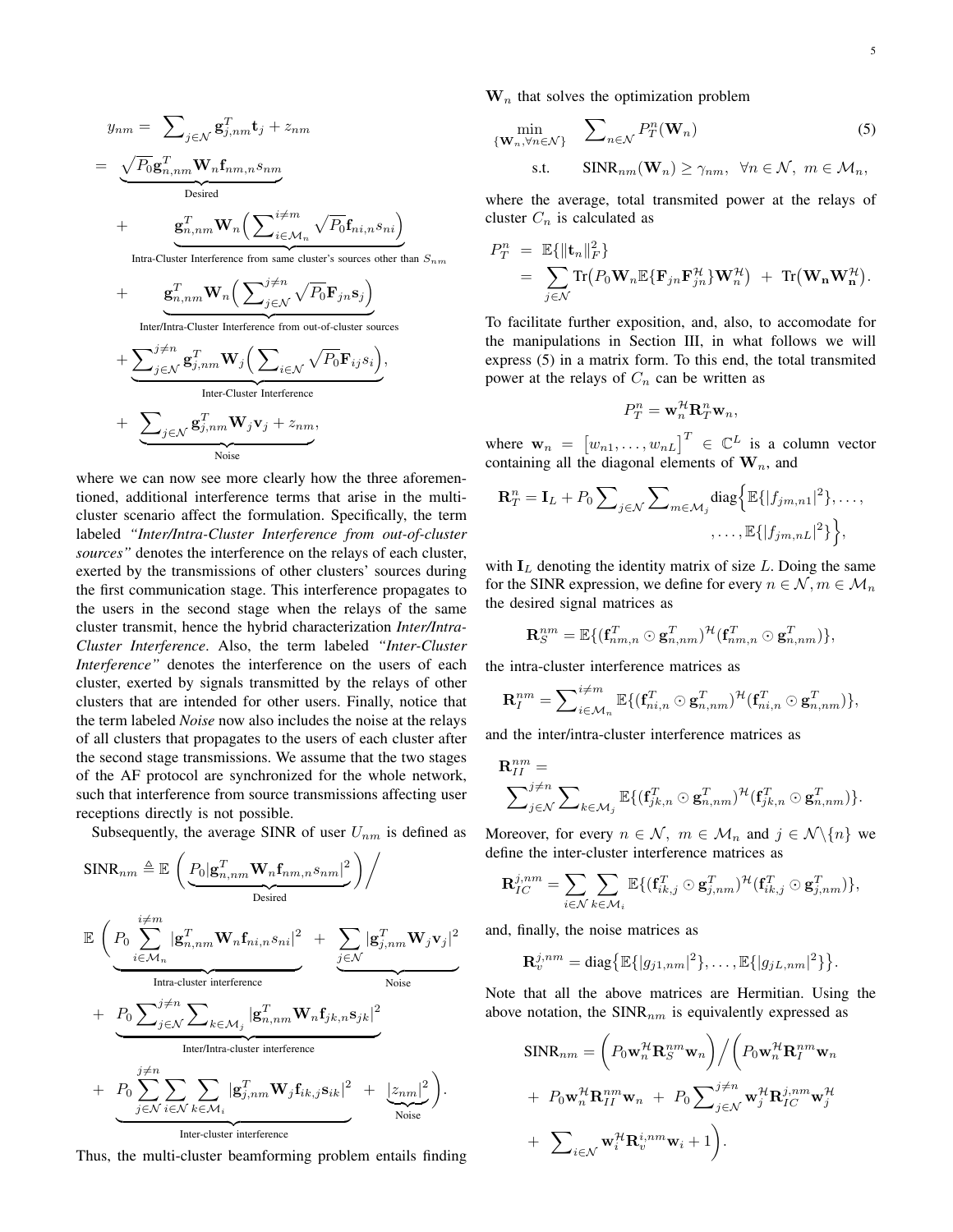Then, problem (5) can be written in matrix form as

$$
\min_{\{\mathbf{w}_n, \forall n \in \mathcal{N}\}} \quad \sum_{n \in \mathcal{N}} \mathbf{w}_n^{\mathcal{H}} R_T^n \mathbf{w}_n
$$
\ns.t. 
$$
\mathbf{w}_n^{\mathcal{H}} \mathbf{Q}^{nnm} \mathbf{w}_n + \sum_{j \in \mathcal{N}}^{j \neq n} \mathbf{w}_j^{\mathcal{H}} \mathbf{Q}^{jnm} \mathbf{w}_j \ge 1,
$$
\n
$$
\forall n \in \mathcal{N}, \ m \in \mathcal{M}_n,
$$
\n(6)

where we have further defined the matrices

$$
\mathbf{Q}^{nnm} = \frac{P_0}{\gamma_{nm}} \mathbf{R}_S^{nm} - P_0 \mathbf{R}_I^{nm} - P_0 \mathbf{R}_{II}^{nm} - \mathbf{R}_v^{n,nm}
$$
  
and 
$$
\mathbf{Q}^{jnm} = -P_0 \mathbf{R}_{IC}^{j,nm} - \mathbf{R}_v^{j,nm},
$$

to obtain a more compact notation for each SINR constraint. Note that the term  $\mathbf{w}_j^{\mathcal{H}} \mathbf{Q}^{jnm} \mathbf{w}_j$  essentially gathers all the terms that depend on the beamforming decisions of cluster  $C_j$  and appear in the SINR constraint of user  $U_{nm}$ .

Since the matrices  $Q^{jnm}$ ,  $Q^{nnm}$  will be, in general, indefinite, it follows that the optimization problem (6) belongs in the class of nonconvex Quadratically Constrained Quadratic Programming (QCQP) problems, which are NP-hard to solve. Nevertheless, by defining the variables  $X_j \triangleq w_j w_j^{\mathcal{H}}$ ,  $\forall j \in$  $\mathcal N$  and using the fact that  $\mathbf{w}_j^{\mathcal H} \mathbf{Q}^{jnm} \mathbf{w}_j = \text{Tr}(\mathbf{X}_j \mathbf{Q}^{jnm})$ , we can express (6) in the equivalent form [25]

$$
\min_{\{\mathbf{X}_n, \forall n \in \mathcal{N}\}} \quad \sum_{n \in \mathcal{N}} \text{Tr}(\mathbf{X}_n \mathbf{R}_T^n) \tag{7}
$$
\n
$$
\text{s.t.} \quad \text{Tr}(\mathbf{X}_n \mathbf{Q}^{nnm}) + \sum_{j \in \mathcal{N}}^{j \neq n} \text{Tr}(\mathbf{X}_j \mathbf{Q}^{jnm}) \ge 1,
$$
\n
$$
\mathbf{X}_n \in \mathbb{S}_+^L, \quad \forall n \in \mathcal{N}, \ m \in \mathcal{M}_n,
$$
\n
$$
\text{rank}(\mathbf{X}_n) = 1, \quad \forall n \in \mathcal{N}.
$$

where  $X_j \in \mathbb{S}_+^L$  imposes the (convex) constraint that matrix  $X_j$  belongs to the cone of symmetric, positive semidefinite matrices of dimension L. Note that, since  $\mathbf{Q}^{jnm}$  is Hermitian and  $X_i$  is symmetric, it follows that  $Tr(X_iQ^{jnm})$  =  $Tr(X_i\mathfrak{Re}(Q^{jnm}))$  which means that the inequality constraint in (7) is well defined, where  $\Re(\cdot)$  returns the real part of a complex number.

Problem (7) is equivalent to (6) and still nonconvex because of the nonconvex rank constraint. Nevertheless, the rest of the problem is convex, which motivates the relaxation of the rank constraint in order to obtain a problem that is manageable to solve. The resulting SDR of problem (7) becomes

$$
\min_{\{\mathbf{X}_n, \forall n \in \mathcal{N}\}} \quad \sum_{n \in \mathcal{N}} \text{Tr}(\mathbf{X}_n \mathbf{R}_T^n) \tag{8}
$$
\n
$$
\text{s.t.} \quad \text{Tr}(\mathbf{X}_n \mathbf{Q}^{nnm}) + \sum_{j \in \mathcal{N}}^{j \neq n} \text{Tr}(\mathbf{X}_j \mathbf{Q}^{jnm}) \ge 1,
$$
\n
$$
\mathbf{X}_n \in \mathbb{S}_+^L, \quad \forall n \in \mathcal{N}, \ m \in \mathcal{M}_n.
$$

Note that, by dropping the rank constraints, we essentially enlarge the feasible set. Hence, in general, the relaxation (8) will only yield an approximate solution to  $(7)$ , with an optimal value that provides a lower bound for the original problem. Therefore, the optimizers  $X_j^*, \forall j \in \mathcal{N}$  of (8) will not be rank-one in general, due to the relaxation. If they are, then they will be the optimal solution to the original problem (7). If not, randomization techniques [37] can be employed to obtain a rank one matrix.

Remark 1 *Observe that, similar to [4, 14, 15, 20], the above formulation assumes knowledge of the second order statistics of channel state information (CSI). In a practical setting, this can be obtained based on past observations.*

Remark 2 *The inequality constraints in* (8) *must be active at the optimal solution (satisfied as equalities), because if they were not, we would be able to decrease the magnitudes of*  $\mathbf{X}_n$ *further, thus invalidating the optimality assumption.*

### III. DISTRIBUTED RELAY BEAMFORMING

Since the beamforming decisions in (8) are coupled in the constraint set, a central processing unit would have to be employed to gather the data involving the second order statistics of all channels, compute the optimal solution and then transmit the optimal beamforming weights, expressed in the form of the beamforming matrices  $X_n$ , to the corresponding relays. However, this centralized approach would introduce congestion, delays, and would suffer from poor scalability, as the cluster population grows.

In this section we describe a distributed algorithm to solve (8). Our method is distributed in the sense that it allows for each cluster to compute its own optimal beamforming matrix, by performing individual computations based only on locally available information. We utilize the distributed algorithm ADAL [29], which we have recently developed for the solution of convex optimization problems with linear coupling constraints. ADAL is based on the AL framework [30] and eliminates the requirement for strict convexity, which is a necessary condition in simple dual decomposition methods. At the same time, it was shown in [29] that, for a number of different applications, ADAL exhibits a significant improvement in convergence rates compared to existing AL techniques, such as the *Alternating Directions Method of Multipliers* (ADMM) [32] and the *Diagonal Quadratic Approximation* (DQA) [33].

We present two different ways to implement ADAL on our particular multi-cluster beamforming problem, depending on how we express the coupling constraint set of (8). In the rest of this section, we describe these two possible implementations of ADAL, termed *Direct* and *Indirect* for reasons to become transparent later, and discuss their practical applications.

#### *A. Direct method*

ADAL is a primal-dual iterative scheme, where each iteration consists of three steps. First, every cluster solves a local convex optimization problem, cf. (14), which, by assuming that only neighboring clusters contribute interference, requires access to the previous primal-dual iterates of neighboring clusters only. Then, every cluster updates and transmits its primal variables according to (16). Finally, after receiving the updated primal variables from neighboring clusters, every cluster updates the dual variables corresponding to its users' constraints according to (17).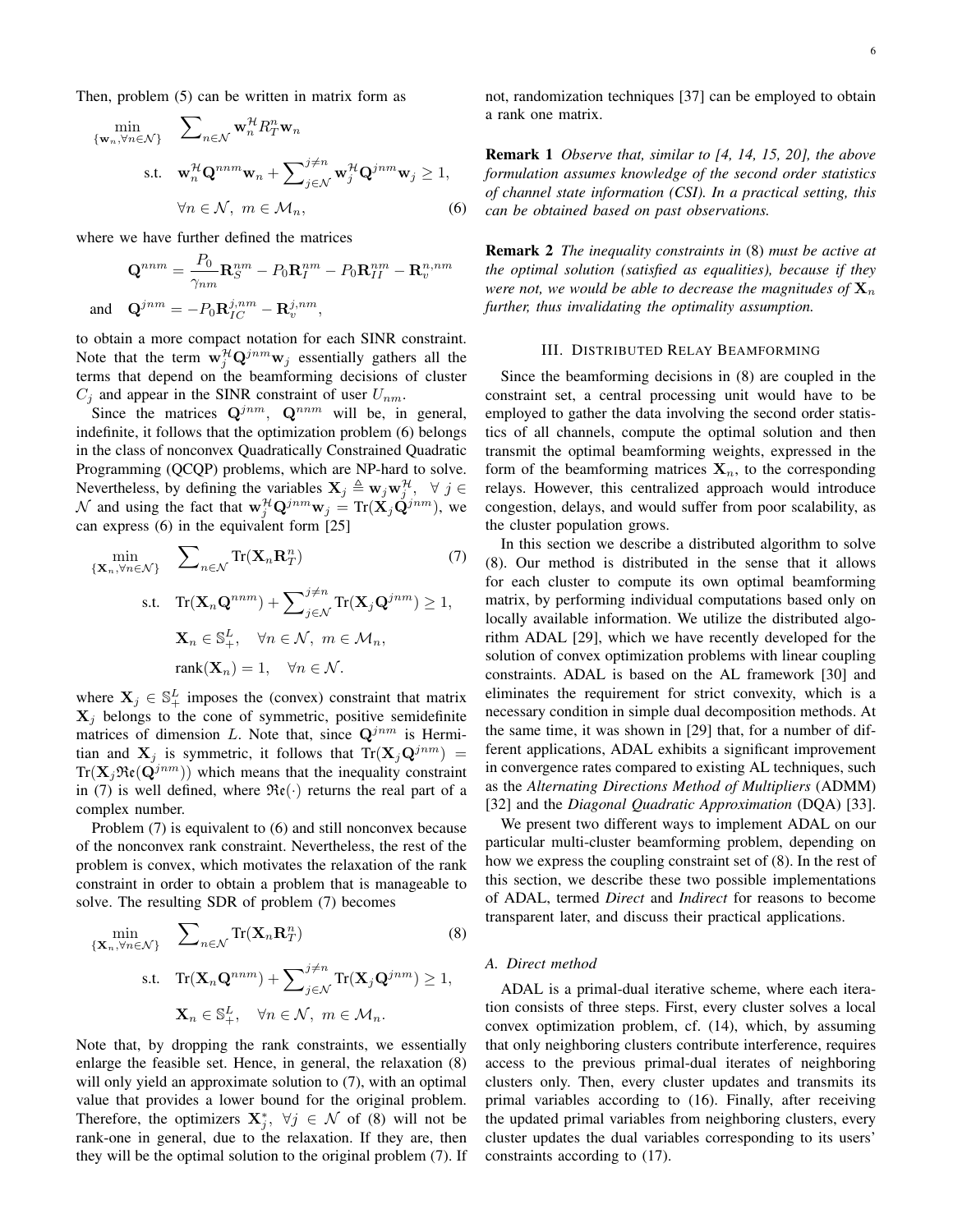To apply ADAL we need to reformulate (8) so that the coupling constraints are affine. For this, define auxiliary variables  $\zeta_{n,m}, \forall n, j \in \mathcal{N}, m \in \mathcal{M}_n$  that express the amount of "influence", namely, either the desired signal power or interference exerted by all the relays of cluster  $C_n$  on each user  $U_{jm}$  of the system. In particular,

$$
\zeta_{nnm} = \text{Tr}(\mathbf{X}_n \mathbf{Q}^{nnm}) - 1 \tag{9}
$$
\n
$$
= \text{Tr}\left(\mathbf{X}_n \left(\frac{P_0}{\gamma_{nm}} \mathbf{R}_S^{nm} - P_0 \mathbf{R}_I^{nm} - \mathbf{R}_v^{n,nm}\right)\right) - 1
$$

denotes the desired signal power for every user  $U_{nm}$  belonging in cluster  $C_n$ , while

$$
\zeta_{njm} = \text{Tr}(\mathbf{X}_n \mathbf{Q}^{njm})
$$
\n
$$
= \text{Tr}\left(\mathbf{X}_n \left( -P_0 \mathbf{R}_{IC}^{j,nm} - \mathbf{R}_v^{j,nm} \right) \right)
$$
\n(10)

denotes the interference exerted by cluster  $C_n$  on user  $U_{jm}$ that belongs to another cluster  $C_j$ , that is for every  $j \in \mathcal{C}$  $\mathcal{N}\backslash\{n\}$  and  $m \in \mathcal{M}_j$ . Furthermore, define the vector  $\boldsymbol{\zeta}_n =$  $[\zeta_{n11}, \ldots, \zeta_{nNM}]^T \in \mathbb{R}^{NM}$  stacking all the "influences" of  $C_n$ . Then, problem (8) can be equivalently written as

$$
\min_{\{\mathbf{X}_n, \forall n \in \mathcal{N}\}} \sum_{n \in \mathcal{N}} \text{Tr}(\mathbf{X}_n \mathbf{R}_T^n)
$$
(11)  
s.t. 
$$
\sum_{n \in \mathcal{N}} \zeta_n = \mathbf{0}
$$

$$
\zeta_{nnm} = \text{Tr}(\mathbf{X}_n \mathbf{Q}^{nnm}) - 1, \quad \forall n \in \mathcal{N} \text{ } m \in \mathcal{M}_n
$$

$$
\zeta_{njm} = \text{Tr}(\mathbf{X}_n \mathbf{Q}^{njm}), \forall n \in \mathcal{N}, j \in \mathcal{N} \backslash \{n\}, m \in \mathcal{M}_j
$$

 $\mathbf{X}_n \in \mathbb{S}_+^L$ ,  $\forall n \in \mathcal{N}$ ,

where  $\bf{0}$  is the zero vector of dimension  $NM$ . Note that we have replaced the inequality SINR constraints of (8) with the equality constraints  $\sum_{n \in \mathcal{N}} \zeta_n = 0$  in (11). This is acceptable since the SINR inequality constraints in (8) must be active at the optimal solution, i.e., satisfied as equalities; recall Rem. 2. The idea behind transforming (8) into (11) is that now the problem involves local constraints for each cluster, except for the coupling  $\sum_{n \in \mathcal{N}} \zeta_n = 0$  which is a simple affine constraint and thus amenable to distributed implementation using the ADAL.

The augmented Lagrangian associated with (11) is

$$
\Lambda(\mathbf{X}, \boldsymbol{\zeta}, \boldsymbol{\lambda}) = \underbrace{\sum_{n \in \mathcal{N}} \text{Tr}(\mathbf{X}_n \mathbf{R}_T^n) + \boldsymbol{\lambda}^T \sum_{n \in \mathcal{N}} \boldsymbol{\zeta}_n}_{\text{Ordinary Lagrangian}} + \underbrace{\frac{\rho}{2} \|\sum_{n \in \mathcal{N}} \boldsymbol{\zeta}_n\|_2^2}_{\text{Penalty term}},
$$
(12)

where  $\mathbf{\lambda} = [\lambda_{11}, \dots, \lambda_{NM}]^T \in \mathbb{R}^{NM}$  is the vector of Lagrange multipliers (dual variables),  $X = \{X_1, \ldots, X_N\}$ and  $\boldsymbol{\zeta} = {\zeta_1, \dots, \zeta_N}$  denote the collection of all primal and auxiliary variables respectively, and  $\rho \in \mathbb{R}_+$  is a properly defined penalty coefficient. Note that we include only the constraint  $\sum_{n \in \mathcal{N}} \zeta_n = 0$  in (12), because the rest of the constraints are local at each cluster  $C_n$ . For simplicity of notation, we collectively denote the set of points satisfying these local constraints of each cluster  $C_n$  as

$$
Z_n = \left\{ \boldsymbol{\zeta}_n \in \mathbb{R}^{NM} \mid \zeta_{nnm} = \text{Tr}(\mathbf{X}_n \mathbf{Q}^{nnm}) - 1, \ \forall m \in \mathcal{M}_n, \zeta_{njm} = \text{Tr}(\mathbf{X}_n \mathbf{Q}^{njm}), \ \forall j \in \mathcal{N} \setminus \{n\}, m \in \mathcal{M}_j \right\}.
$$

As already mentioned, the presence of the quadratic penalty term in (12) destroys the separability property of the ordinary Lagrangian. ADAL overcomes this limitation by defining *local augmented Lagrangians* for every cluster  $C_n$ 

$$
\Lambda_n(\mathbf{X}_n, \boldsymbol{\zeta}_n, \tilde{\boldsymbol{\zeta}}_j, \boldsymbol{\lambda}) = \text{Tr}(\mathbf{X}_n \mathbf{R}_T^n) + \boldsymbol{\lambda}^T \boldsymbol{\zeta}_n
$$

$$
+ \frac{\rho}{2} \|\boldsymbol{\zeta}_n + \sum_{j \in \mathcal{N}} \tilde{\boldsymbol{\zeta}}_j\|_2^2, \qquad (13)
$$

where we introduce variables  $\tilde{\zeta}_j$ , denoting the primal variables that are controlled by  $C_j$  but communicated to  $C_n$  for optimization of its local Lagrangian  $\Lambda_n$ . With respect to  $C_n$ , these are considered fixed parameters. ADAL is an iterative procedure according to which, at each iteration  $k$ , each cluster  $C_n$  begins by finding the minimizers  $\hat{\zeta}_n^k$  of its local augmented Lagrangian, as

$$
\hat{\boldsymbol{\zeta}}_n^k = \operatorname*{argmin}_{\mathbf{X}_n \in \mathbb{S}_+^L, \boldsymbol{\zeta}_n \in Z_n} \Lambda_n(\mathbf{X}_n, \boldsymbol{\zeta}_n, \tilde{\boldsymbol{\zeta}}_j^k, \boldsymbol{\lambda}^k).
$$
 (14)

A key observation here is that each cluster  $C_n$  does not actually need global information to calculate (14), as it might appear at first sight by looking at the penalty term of each local AL. Although computing the penalty terms appears to require access to all  $\tilde{\zeta}_j$ ,  $\forall j \in \mathcal{N} \setminus \{n\}$ , one can readily observe that

$$
\|\zeta_n + \sum_{j \in \mathcal{N}}^{j \neq n} \tilde{\zeta}_j\|_2^2 = \sum_{i \in \mathcal{N}} \sum_{m \in \mathcal{M}_i} \left( \zeta_{nim} + \sum_{j \in \mathcal{N}}^{j \neq, n} \tilde{\zeta}_{jim} \right)^2 \quad (15)
$$

where we recall that  $\zeta_{jim}$  denotes the "influence" that  $C_j$ exerts on user  $U_{im}$ . In practical applications, each  $C_n$  will exert non-negligible interference (above a specified threshold) on a subset  $\mathcal{B}_n \subseteq \{U_{11}, \ldots, U_{NM}\}\$  of the set of active users and, consequently, we can set to 0 all  $\zeta_{nim}$ ,  $\forall U_{im} \notin \mathcal{B}_n$ . Correspondingly, the summation terms in (15) for users  $U_{im} \notin \mathcal{B}_n$ that do not experience interference from the operation of  $C_n$ are just constant terms in the optimization step (14) and can be neglected. In other words, each  $C_n$  only needs information from those clusters that exert non-negligible "influence" on the users belonging in  $\mathcal{B}_n$ . Therefore, we can formally define the message-exchange neighborhood of cluster  $C_n$  as the set of clusters  $C_n = \{C_j : j \in \mathcal{N}, B_j \cap B_n \neq \emptyset\}.$ 

After calculating  $\hat{\zeta}_n^{\kappa}$  according to (14), each cluster  $C_n$ ,  $\forall n \in \mathcal{N}$  updates its estimates  $\tilde{\zeta}_n$  that will be communicated to its neighbors  $C_j \in \mathcal{C}_n$  according to

$$
\tilde{\zeta}_n^{k+1} = \tilde{\zeta}_n^k + \tau (\hat{\zeta}_n^k - \tilde{\zeta}_n^k),\tag{16}
$$

where  $\tau$  is a stepsize, the determination of which is critical to the convergence properties of the method. Finally, the dual update is performed according to

$$
\lambda^{k+1} = \lambda^k + \tau \rho \sum_{n \in \mathcal{N}} \tilde{\zeta}_n^{k+1}.
$$
 (17)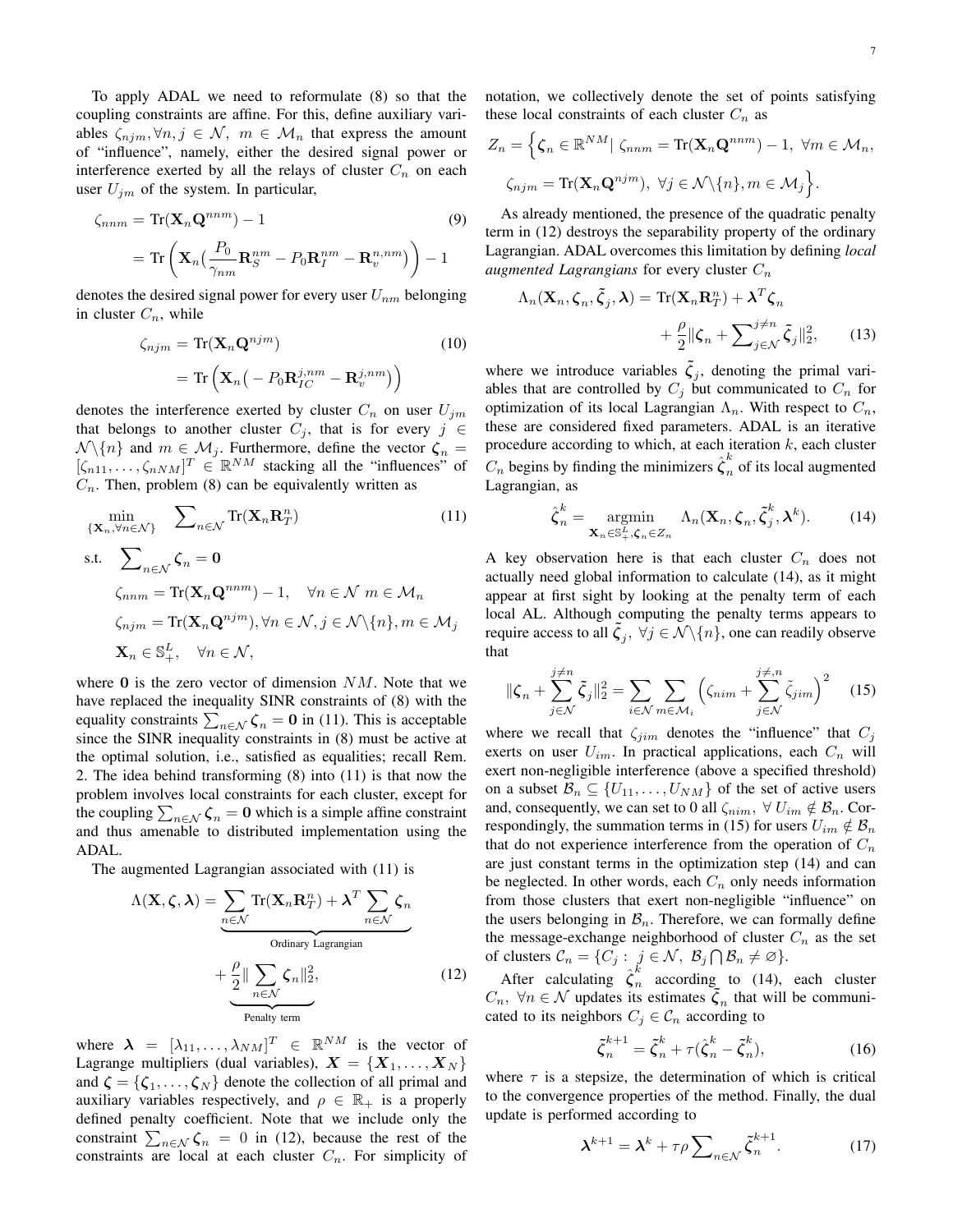# Algorithm 1 Direct Method

Set  $k = 0$  and determine estimates for the sets  $C_n$  and  $\mathcal{I}_{nm}, \forall n \in \mathcal{N}, m \in \mathcal{M}_n$ . Every cluster  $C_n$  initializes and transmits its primal  $\tilde{\zeta}_n^0$  $\int_{n}^{0}$  and dual  $\lambda_n^{0}$  variables.

- 1. Every cluster  $C_n$  minimizes its local AL according to (14), after receiving the primal  $\tilde{\zeta}_i^k$  $\sum_{i=1}^{k}$  and dual  $\lambda_j^k$  variables from clusters  $C_j \in \mathcal{C}_n$ .
- 2. Every cluster  $C_n$  updates and transmits its primal variables  $\tilde{\zeta}_i^{k+1}$  $\int_{i}^{n+1}$  according to (16).
- 3. Every cluster  $C_n$  updates and transmits the dual variables of its users  $\lambda_{mm}^{k+1}$ ,  $\forall m \in \mathcal{M}_n$ , according to (17), after receiving the updated primal variables from clusters  $C_j \in \mathcal{I}_{nm}, \ \forall m \in \mathcal{M}_n.$  Return to Step 1.

The dual updates are distributed by structure. The Lagrange multiplier  $\lambda_{nm}$ , corresponding to the SINR constraint of user  $U_{nm}$ , must be updated, at iteration k, according to  $\lambda_{nm}^{k+1} = \lambda_{nm}^k + \tau \rho \sum_{j \in \mathcal{N}} \zeta_{jnm}^{k+1}$ . This summation needs to include "influences" only from those clusters that exert nonnegligible "influence" on  $U_{nm}$ , i.e., the set  $\mathcal{I}_{nm} = \{C_j :$  $U_{nm} \in \mathcal{B}_i, \forall j \in \mathcal{N} \}.$ 

We conclude this section with a remark on the stepsize parameter  $\tau$ . According to the convergence analysis in [29], the primal stepsize  $\tau$  in (16) must be determined as  $\tau$  <  $\frac{2}{\max_{\{nm\}} |\mathcal{I}_{nm}|}$ , where  $|\cdot|$  denotes the cardinality of a set. Essentially,  $\tau$  is affected by the number of clusters coupled in the "most populated" constraint in the system, i.e., the constraint corresponding to the user that suffers interference from the largest number of clusters. However here, the sets  $\mathcal{I}_{nm}$  are not known a priori since they are determined by the optimal beamforming decisions. In this case, we need to determine conservative estimates for all the sets  $\mathcal{I}_{nm}$ , e.g., by letting each cluster's relays send maximum power pilot signals before the execution of the distributed algorithm. An analogous line of reasoning can be used to determine the communication neighborhood  $C_n$  of each cluster  $C_n$ , which in turn depends on appropriately defining the sets  $\mathcal{B}_n$ . Last, we note that, based on the analysis in [29], the penalty coefficient  $\rho$  must remain constant throughout the iterative execution. The Direct method is summarized in Alg. 1.

#### *B. Indirect Method*

The indirect method is also a 3-step primal-dual iterative scheme. Every cluster solves a local convex optimization problem, cf. (22), and, in the next two steps, it updates and transmits its primal, cf. (23), and dual variables, cf. (24), respectively. The main difference with the direct method lies in the way that we formulate the coupling constraints, cf. (18), which, in turn, leads to a different message exchange scheme. In particular, the indirect method allows us to manually define the message exchange network, cf. (19), without any dependencies on the inter-cluster interference patterns (see the pertinent discussion for the direct method in the end of Section  $III-A$ ).

As with the direct method, the proposed indirect method also relies on defining appropriate auxiliary variables to

introduce affine coupling constraints between the clusters. Consider, again, auxiliary variables  $\zeta_{njm}$  exactly as described in (9) and (10) and  $\zeta_n = [\zeta_{n11}, \ldots, \zeta_{nNM}]^T \in \mathbb{R}^{NM}$  and now also define  $\boldsymbol{\zeta} = [\boldsymbol{\zeta}_1^T, \dots, \boldsymbol{\zeta}_N^T]^T \in \mathbb{R}^{N^2 M}$  as the vector stacking all "influences" in the system. Furthermore, define local variables  $\forall n, j \in \mathcal{N}$ 

$$
\boldsymbol{\zeta}^{(n)} = [(\boldsymbol{\zeta}_1^{(n)})^T, \dots, (\boldsymbol{\zeta}_N^{(n)})^T]^T \in \mathbb{R}^{N^2 L},
$$

where  $\zeta_j^{(n)} = [\zeta_{j11}^{(n)}, \dots, \zeta_{jNK}^{(n)}]^T \in \mathbb{R}^{NL}$ , so that each  $\zeta^{(n)}$ acts as an individual estimate of the global vector  $\zeta$  for every  $C_n$  and  $\zeta_j^{(n)}$  expresses the estimate that  $C_n$  has for the "influences" exerted by  $C_i$  on the system. The key idea behind this approach is to allow each decision maker  $C_n$  to maintain and update its own estimate of the global state of the system. Correspondingly, we need to enforce "consensus" among all these local variables, by imposing coupling, affine constraints of the form

$$
\zeta^{(1)} = \zeta^{(2)} = \dots = \zeta^{(N)}.
$$
 (18)

There are many ways to express these equality constraints, depending on the message exchange capabilities between different clusters. In fact, let  $G = (V, E)$  denote a directed graph defined on the set of clusters so that  $V = \mathcal{N}$  is the set of vertices and  $E \subseteq V \times V$  is the set of edges so that  $E = \{(i, j): j \in \mathcal{D}_i, i, j \in \mathcal{N}\}\.$  Here,  $\mathcal{D}_i$  denotes the set of the 1-hop out-neighbors of node  $i$  in the graph  $G$ . Then, we can express (18) equivalently as

$$
\zeta^{(1)} = \zeta^{(j)}, \quad \forall j \in \mathcal{D}_1
$$
  
\n:  
\n
$$
\zeta^{(N)} = \zeta^{(j)}, \quad \forall j \in \mathcal{D}_N
$$
  
\n(19)

if and only if the graph  $G = (V, E)$  is weakly connected, i.e., if there exists an undirected path between any two nodes in the graph.

Using the coupling constraints (19), problem (8) can be transformed into

$$
\min_{\{\mathbf{X}_n, \forall n \in \mathcal{N}\}} \sum_{n \in \mathcal{N}} \text{Tr}(\mathbf{X}_n \mathbf{R}_T^n)
$$
(20)  
s.t.  $\zeta^{(n)} = \zeta^{(i)}$ ,  $\forall n \in \mathcal{N}$ ,  $i \in \mathcal{D}_n$   

$$
\sum_{j \in \mathcal{N}} \zeta_{jnm}^{(n)} \ge 0, \forall j, n \in \mathcal{N}, m \in \mathcal{M}_n
$$
  
 $\zeta_{nnm}^{(n)} = \text{Tr}(\mathbf{X}_n \mathbf{Q}^{nnm}) - 1, \forall n \in \mathcal{N}, m \in \mathcal{M}_n$   
 $\zeta_{njm}^{(n)} = \text{Tr}(\mathbf{X}_n \mathbf{Q}^{njm})$ ,  $\forall n \in \mathcal{N}, j \in \mathcal{N}\backslash\{n\}$ ,  $m \in \mathcal{M}_j$   
 $\mathbf{X}_n \in \mathbb{S}_+^L, \forall n \in \mathcal{N}$ .

Again, all the constraints in (20) are local to each  $C_n$  and the only coupling constraints are the consistency constraints  $\zeta^{(n)} = \zeta^{(i)}, \quad \forall n \in \mathcal{N}, \ i \in \mathcal{D}_n$ , which are affine and thus amenable to decomposition by the ADAL algorithm.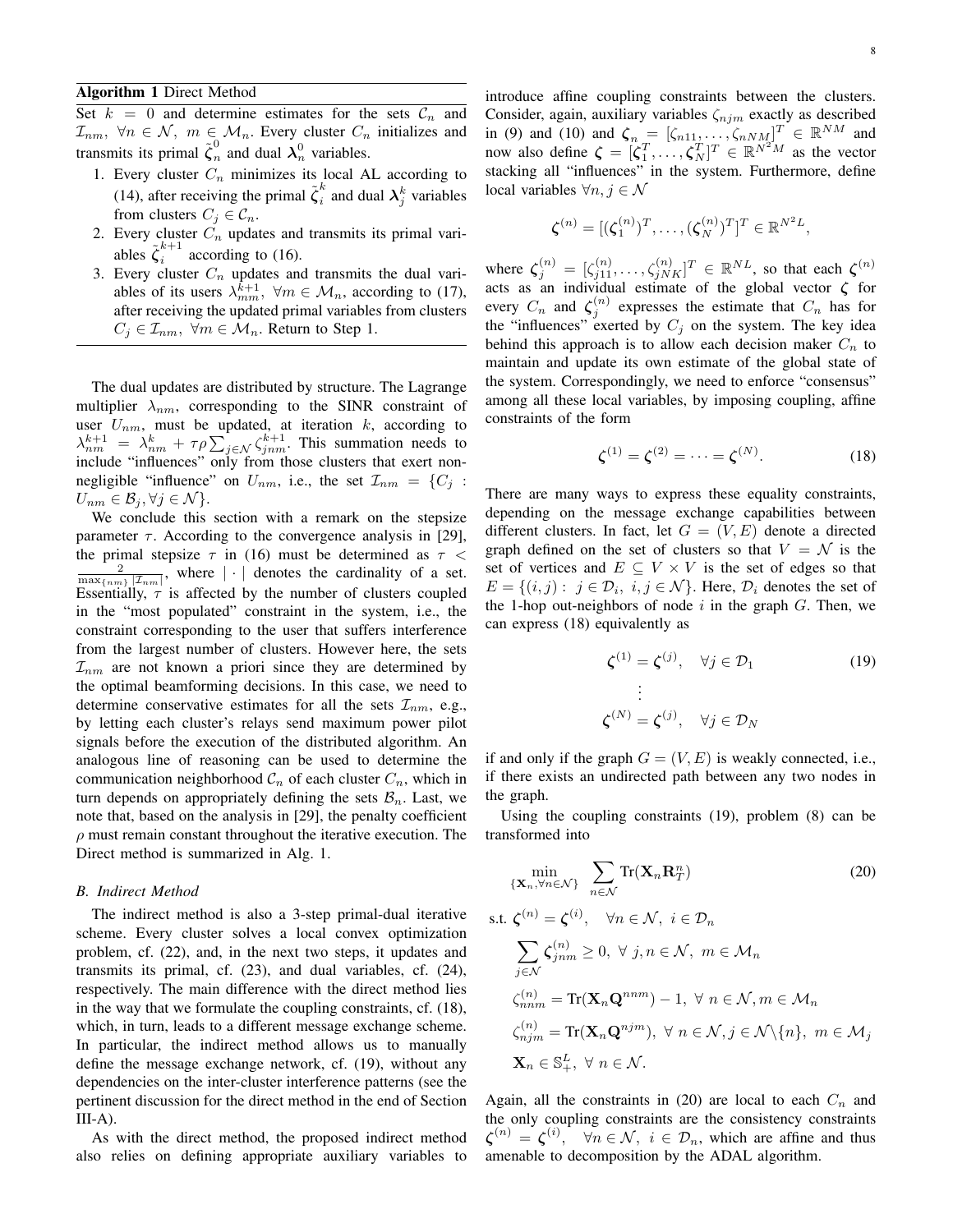Similar to the analysis in Section III-A, the augmented Lagrangian associated with (20) is

$$
\Lambda(\{\mathbf{X}_n, \boldsymbol{\zeta}^{(n)}\}_{n=1}^N, \boldsymbol{\lambda}) = \sum_{n \in \mathcal{N}} \text{Tr}(\mathbf{X}_n \mathbf{R}_T^n) + \sum_{n \in \mathcal{N}} \sum_{l \in \mathcal{D}_n} (\boldsymbol{\lambda}^{(nl)})^T (\boldsymbol{\zeta}^{(n)} - \boldsymbol{\zeta}^{(l)}) + \sum_{\substack{n \in \mathcal{N} \\ \text{Ordinary Lagrangian} \\ \text{Penalty term}} \sum_{l \in \mathcal{D}_n} \frac{\rho}{2} ||\boldsymbol{\zeta}^{(n)} - \boldsymbol{\zeta}^{(l)}||_2^2,
$$

where  $\boldsymbol{\lambda}^{(nl)} \in \mathbb{R}^{N^2M}$  is the vector of Lagrange multipliers corresponding to the constraint  $\zeta^{(n)} = \zeta^{(l)}$ , defined for every  $n \in \mathcal{N}, l \in \mathcal{D}_n$ . As in Section III-A, we define local augmented Lagrangians  $\forall n \in \mathcal{N}$ 

$$
\Lambda_n(\mathbf{X}_n, \boldsymbol{\zeta}^{(n)}, \tilde{\boldsymbol{\zeta}}^{(j)}, \boldsymbol{\lambda}^{(nl)}) = \text{Tr}(\mathbf{X}_n \mathbf{R}_T^n) \qquad (21)
$$
\n
$$
+ \sum_{l \in \mathcal{D}_n} (\boldsymbol{\lambda}^{(nl)})^T \boldsymbol{\zeta}^{(n)} + \sum_{\{m:n \in \mathcal{D}_m\}} (\boldsymbol{\lambda}^{(mn)})^T (-\boldsymbol{\zeta}^{(n)})
$$
\n
$$
+ \sum_{l \in \mathcal{D}_n} \frac{\rho}{2} ||\boldsymbol{\zeta}^{(n)} - \tilde{\boldsymbol{\zeta}}^{(l)}||_2^2 + \sum_{\{m:n \in \mathcal{D}_m\}} \frac{\rho}{2} ||\tilde{\boldsymbol{\zeta}}^{(m)} - \boldsymbol{\zeta}^{(n)}||_2^2,
$$

where, again, the terms  $\tilde{\zeta}^{(l)}$  represent the local variables of each neighbor  $C_l, l \in \mathcal{D}_n$  of  $C_n$ , that are communicated to  $C_n$  and considered constant with respect to the minimization of (21) at each respective iteration. Note that the term  $\sum_{l\in\mathcal{D}_n}(\bm{\lambda}^{(nl)})^T\bm{\zeta}^{(n)}\!+\!\sum_{\{m:n\in\mathcal{D}_m\}}(\bm{\lambda}^{(mn)})^T(-\bm{\zeta}^{(n)})$  emerges from the consideration of the set of constraints (19).

Then, with every iteration  $k$  of the algorithm, every cluster  $C_n$  finds the minimizers  $\hat{\zeta}^{(n),k}$  of the local problem as

$$
\hat{\zeta}^{(n),k} = \operatorname{argmin}_{\{\mathbf{X}_n, \boldsymbol{\zeta}_n\}} \Lambda_n(\mathbf{X}_n, \boldsymbol{\zeta}^{(n)}, \tilde{\boldsymbol{\zeta}}^{(j),k}, \boldsymbol{\lambda}^k)
$$
\ns.t  $\mathbf{X}_n \in \mathbb{S}_+^L$ ,  $\boldsymbol{\zeta}^{(n)} \in Z_n$ , (22)

where, again, we define

$$
Z_n = \left\{ \boldsymbol{\zeta}^{(n)} \in \mathbb{R}^{N^2 M} | \zeta_{nnm}^{(n)} = \text{Tr}(\mathbf{X}_n \mathbf{Q}^{nnm}) - 1, \forall m \in \mathcal{M}_n, \n\zeta_{njm}^{(n)} = \text{Tr}(\mathbf{X}_n \mathbf{Q}^{njm}), \ \forall j \in \mathcal{N} \setminus \{n\}, \ m \in \mathcal{M}_j \right\},
$$

as the set of all points that satisfy the local constraints at each cluster. Subsequently, each cluster  $C_n$  updates its estimates  $\tilde{\zeta}^{(n),k}$  according to

$$
\tilde{\zeta}^{(n),k+1} = \tilde{\zeta}^{(n),k} + \tau(\hat{\zeta}^{(n),k} - \tilde{\zeta}^{(n),k}),\tag{23}
$$

and transmits the results to its in- and out-neighbors in the graph G. Finally, each cluster  $C_n$  updates its dual variables  $\bar{\boldsymbol{\lambda}}^{(nl),k+1}, \ \forall l \in \mathcal{D}_n \text{ according to}$ 

$$
\boldsymbol{\lambda}^{(nl),k+1} = \boldsymbol{\lambda}^{(nl),k} + \tau \rho(\tilde{\boldsymbol{\zeta}}^{(n),k+1} - \tilde{\boldsymbol{\zeta}}^{(l),k+1}). \tag{24}
$$

and transmits the updated values to its in- and out-neighbors in the graph G.

The intuition behind the indirect method is that each  $C_n$ tries to control its own variables, i.e., the entries  $\zeta_{njm}^{(n)}$ ,  $\forall j \in$  $\mathcal{N}, m \in \mathcal{M}_i$ , based on its current impression of the state of

# Algorithm 2 Indirect Method

Set  $k = 0$  and define the consensus graph G, cf. (19). Every cluster  $C_n$  initializes and transmits its primal  $\tilde{\zeta}^{(n),0}$  and dual  $\lambda^{(nl),0}$  variables.

- 1. Every cluster  $C_n$  minimizes its local AL according to (22), after receiving the primal  $\tilde{\zeta}^{(l),k}$  and dual  $\lambda^{(l),k}$ variables from its in- and out-neighbors in the graph G.
- 2. Every cluster  $C_n$  updates and transmits its primal variables  $\tilde{\zeta}^{(n),k+1}$  according to (23).
- 3. Every cluster  $C_n$  updates and transmits its dual variables  $\boldsymbol{\lambda}^{(nl),k+1}$ ,  $\forall l \in \mathcal{D}_n$ , according to (24), after receiving the updated primal variables  $\tilde{\zeta}^{(l),k+1}$  from its outneighbors  $l \in \mathcal{D}_n$ . Return to Step 1.

the system as expressed by the rest of the entries in  $\zeta^{(n)}$ . As the iterations progress, the updated decisions of each cluster diffuse into the system and all clusters are forced to reach a consensus [38], in parallel with the optimization of the local utilities.

Note that each  $\tilde{\zeta}^{(n)}$  does not necessarilly need to include global information of the system. Instead, if we are able to estimate which users each cluster  $C_n$  will exert a negligible interference on, then we can neglect the corresponding entries of  $\tilde{\zeta}^{(n)}$  (and subsequently of  $\lambda^{(nl)}$ ), thus reducing the size of the problem significantly. Moreover, note that according to the convergence analysis of ADAL in [29], the choice of stepsize for the indirect method should be  $\tau \leq 1/2$ , because, for all possible communication graphs  $G$ , the coupling constraints will always involve only two decision makers (clusters). This is a direct consequence of the consensus constraints (19). The Indirect method is summarized in Alg. 2.

# IV. NUMERICAL ANALYSIS

In this section, we illustrate the effectiveness of the proposed direct and indirect implementations of the ADAL algorithm for cooperative relay beamforming problems. We conducted simulations to examine the behavior of the proposed algorithms for different spatial configurations of the wireless networks and for various problem sizes. Comparative results with an existing distributed AL method, the Alternating Direction Method of Multipliers (ADMM) [32], are also presented. The ADMM is known to exhibit fast convergence speeds in general, for small though accuracies [32].

In all numerical experiments, we followed a channel model encompassing large scale fading effects due to path loss and small scale fading, i.e., we defined the channel between the source  $S_{nm}$  and relay  $R_{nl}$  as

$$
\mathbf{f}_{nm,nl} = \alpha_{nm,nl} \ c_{nm,nl} \ e^{j(2\pi/\lambda)d_{nm,nl}} \ , \tag{25}
$$

where  $\alpha_{nm,nl}$  captures multipath fading,  $\lambda$  denotes the wavelength of carrier waves and  $d_{nm,nl}$  denotes the Euclidean distance between the source  $S_{nm}$  and relay  $R_{nl}$ , and  $c_{nm,nl} =$  $d_{nm,nl}^{-\mu/2}$ , where  $\mu = 3.4$  is the path loss exponent and represents the power fall-off rate. Note that for simplicity, we did not include large-scale shadowing effects in (25), however,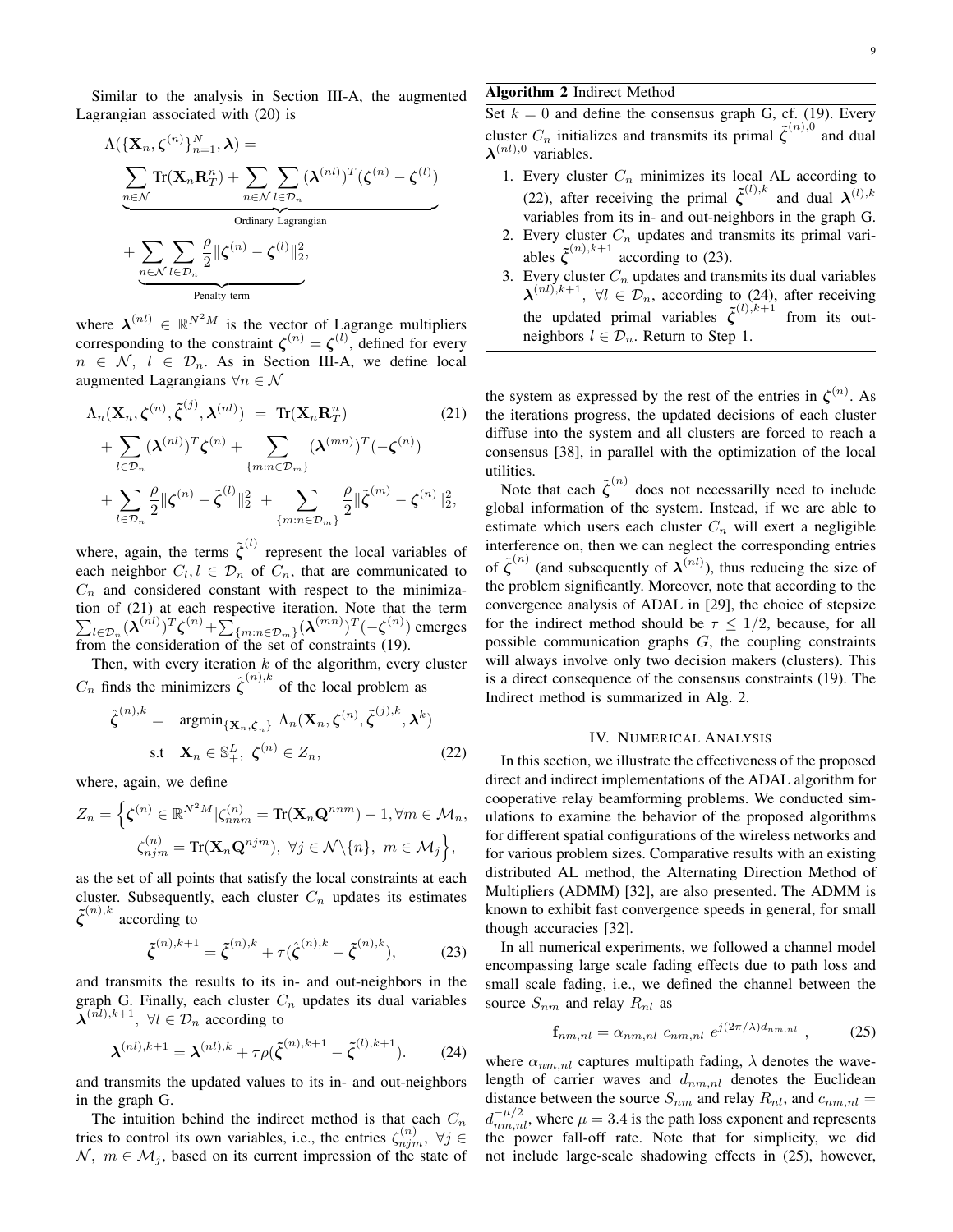

(b)

Fig. 3. Two different spatial configurations of the multi-cluster network beamforming problem with: a) 5 clusters, and b) 5 clusters but larger interference levels compared to case (a), due to denser spatial positioning of the users. The blue and green circles correspond to sources and users, respectively, while the red dots depict the relays.

the extension is straightforward. Also, we assumed Rayleigh fading such that the gains  $\alpha_{nm,nl}$  are i.i.d circularly symmetric complex Gaussian random variables with zero mean and unit variance, i.e.,  $\alpha_{nm,nl} \sim \mathcal{CN}(0,1)$ . Correspondingly, for the purpose of simulations we constructed the channel state matrices by sampling realizations of Rayleigh random variables. The signal wavelength was assumed to be  $\lambda =$  $c/f = (3 \cdot 10^8)/(2.4 \cdot 10^9) = 0.125$ m which is a reasonable choice for wireless transmissions utilizing ultra high frequency carrier waves (2.4GHz).

In all the cases presented below, we have set the initial values of the primal variables to 0, and randomly sampled the dual variables from a uniform distribution in [0, 1]. Note that, different initialization values did not appear to affect the convergence speed significantly. Moreover, the penalty parameter  $\rho$  is in general user defined in augmented Lagrangian methods. In our simulations, we have found that fastest convergence is obtained for values  $\rho \in [1, 10]$ , while at the same time preventing ill-conditioning.

In Fig. 4 we compare the two proposed methods, Direct and Indirect, for the 2 different setups of Fig. 3. Fig. 3(a) depicts a case with 5 clusters positioned in parallel, while Fig. 3(b) presents a case with 5 clusters but denser spatial positioning of the users. In both scenarios, we consider clusters containing 2 source-destination pairs and 5 relays, i.e.,  $|\mathcal{M}_n| = 2$ and  $|\mathcal{L}_n| = 5$ ,  $\forall n \in \mathcal{N}$ , respectively. The same SINR requirement is set for all users at  $\gamma = 10dB$ . For the direct method, we assume that there exists at least one user that

suffers non-negligible interference from all clusters, such that  $\max_{\{nm\}}|\mathcal{I}_{nm}| = 5$ , and hence we set  $\tau = \frac{2}{5} = 0.4$ ; recall the pertinent discussion in section III-A. For the application of the indirect method, we model two cases: i) one which the available communication network between clusters is a simple line formation, so that we impose the coupling constraints

$$
\zeta^{(i)} = \zeta^{(i+1)}, \qquad i = 1, 2, \dots, N-1,
$$

and ii) a denser network with all-to-all communication between clusters, so that we impose the coupling constraints

$$
\boldsymbol{\zeta}^{(i)} = \boldsymbol{\zeta}^{(j)}, \qquad \forall \ \ i, j \in \mathcal{N}.
$$

The idea behind considering two different indirect cases is to examine the effect of the communication network on the underlying consensus operations on the decision variables of the clusters. Note that each coupling constraint in the indirect method involves two decision makers, such that  $\tau = \frac{1}{2}$ always; see also the pertinent discussion in section III-B. The simulation results in Fig. 4 show that in all cases the distributed ADAL algorithm leads to very fast convergence. Here, we note that the entries of the beamforming matrices obtained by ADAL converge to the respective values of the centralized solution. We also observe that the Indirect method is slower than the Direct one. Moreover, it is true that the Indirect method converges faster for denser communication networks, which is in accordance with the literature on consensus algorithms [38].

Fig. 4 also demonstrates how different system setups affect the speed of convergence. We observe that problems with a spatial configuration that induces higher interference levels, such as the setup of Fig. 3(b) compared to the setup of Fig. 3(a), tend to converge slightly slower. This is to be expected, since interference dominated scenarios will have SINR constraints that couple a relatively larger number of clusters, compared to cases with less interference for each user. This increased coupling naturally introduces the need for more coordination between the coupled decision makers (clusters), which leads to the slight increase in the number of iterations needed until convergence. To avoid confusion, we note that here we refer to the coupling between the beamforming decisions of all clusters due to the SINR constraints, and not the coupling from the consensus constraints (19) used in the indirect method.

Next, we compare our proposed distributed algorithm with the ADMM [32], which also utilizes augmented Lagrangians. Fig. 5 presents the results corresponding to application of the Direct method on both setups of Fig. 3.

Finally, in Fig. 6 we compare the two algorithms on a larger size problem of 15 clusters, with 3 blocks of the setup depicted in Fig. 3(b) positioned in parallel. In this case, we assume that each user suffers non-negligible interference from at most 10 other clusters, i.e, we take a safe estimate  $\max_{\{nm\}}|\mathcal{I}_{nm}| = 10$ , and hence we set  $\tau = \frac{2}{10} = 0.2$ . Fig. 6(b) contains the convergence results for the constraint violations  $\sum_{n \in \mathcal{N}} \zeta_n = 0$ , i.e., how much the sum differs from zero. In all the scenarios considered, we can observe that the ADAL algorithm converges significantly faster than the respective ADMM. Note that, in all cases, we have used the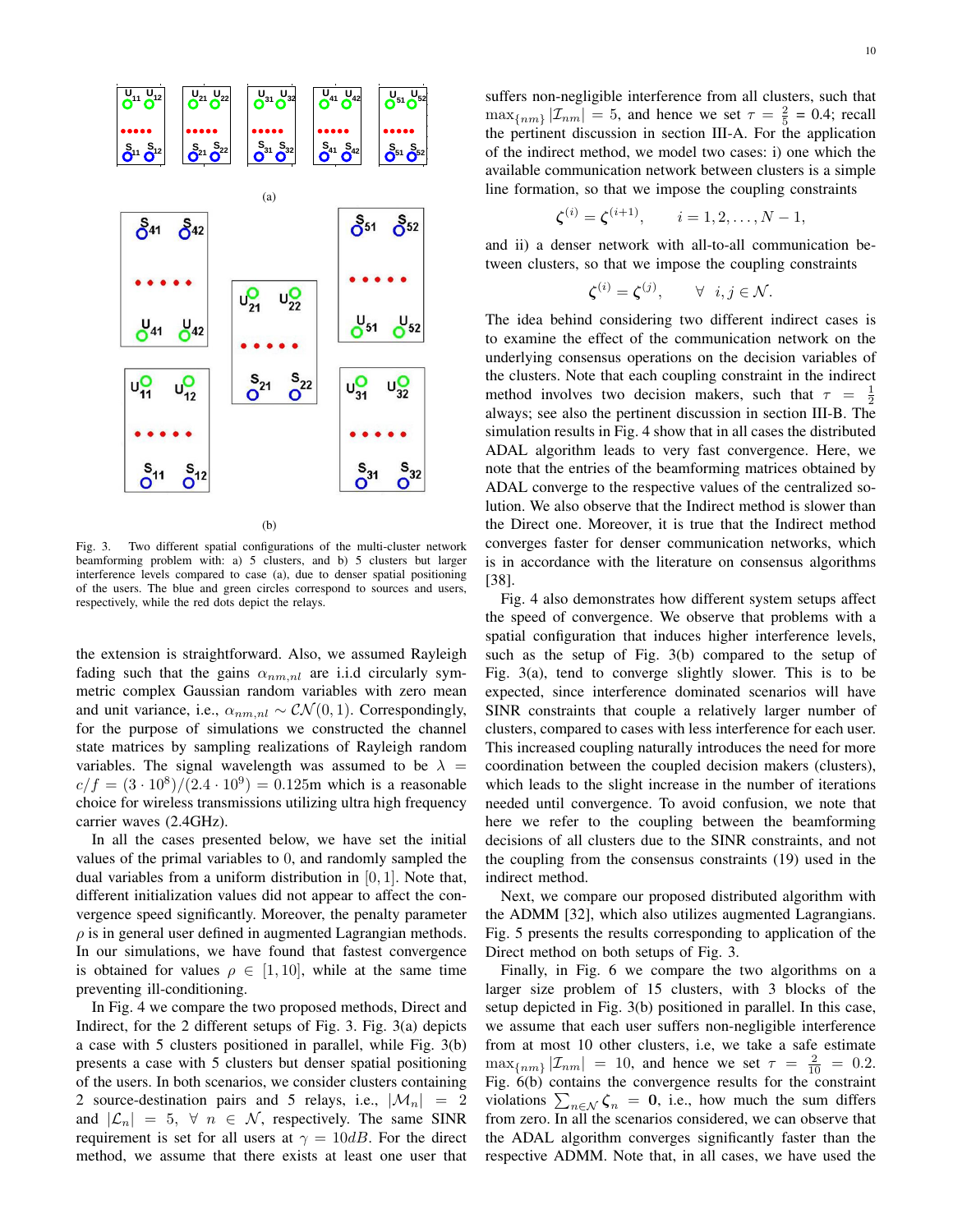

(b)

Fig. 4. Comparison of the Direct and Indirect methods for: a) the case depicted in Fig. 3(a), and b) the case depicted in Fig. 3(b). For the Indirect method we employed two different considerations of the constraint set (18), one for a line formation communication network between clusters (*Indirect L*) and one for an all-to-all communication network (*Indirect D*) as explained in text.

same initialization values for ADAL and ADMM. Moreover, after extensive sensitivity analysis in our simulations, we found that ADMM requires relatively larger values of  $\rho \in [4, 40]$ , compared to ADAL.

# *A. Discussion*

As was shown above, the direct method converges faster than the indirect approach in general. Nevertheless, depending on the problem setup, it might be necessary that that indirect method is applied. For example, consider the two different setups of Fig. 3 and suppose the relays of each cluster are responsible to perform the necessary computations for the execution of ADAL. For the setup of Fig. 3(a), we can observe that if one cluster exerts interference to the users of a neighboring cluster, then most likely the corresponding relays are in range to exchange the necessary messages (due to the parallel spatial positioning of the clusters). However, the same does not hold true for setups where the relays of certain clusters may not be in communication range to exchange messages directly, even though they exert interference on each other's users. For instance, that would be the case between



Fig. 5. Comparison of the two different distributed algorithms, ADAL and ADMM. The blue lines correspond to a problem with the setup of Fig. 3(a), while the pink lines correspond to a problem with the setup of Fig. 3(b). The results correspond to application of the Direct method.

the cluster pairs  $C_1 - C_4$  and  $C_3 - C_5$  in Fig. 3(b). In such scenarios, we can employ the indirect method by defining the consensus constraint set (19) appropriately, such that there exists a feasible path of communication links between all clusters, e.g. for the setup of Fig. 3(b) this could be  $\zeta^{(1)}$  =  $\zeta^{(2)}, \; \zeta^{(2)} = \zeta^{(3)}, \; \zeta^{(4)} = \zeta^{(2)}, \; \bar{\zeta}^{(5)} = \zeta^{(2)}$ . Alternatively, we can apply the direct method by allowing cluster  $C_2$  to act as a "message relay" and convey the necessary message exchanges between the cluster pairs  $C_1 - C_4$  and  $C_3 - C_5$  at each iteration of ADAL. On the other hand, there might exist cases where there is no feasible communication path between all clusters, i.e., it is not possible to define a weakly connected graph  $E$  for the consensus constraints (19). In such scenarios, successful application of a distributed algorithm would require the users to act as "message relays" and convey the necessary message exchanges between the clusters.

# V. CONCLUSIONS

We have considered the problem of cooperative beamforming in relay networks, for scenarios in which multiple clusters of source-destination node pairs, along with their dedicated relays, coexist in space. Since the original formulation leads to a non-convex problem, we have formulated an approximation of the problem in convex form and proposed a new, distributed optimization algorithm that allows for autonomous computation of the optimal beamforming decisions by each cluster, while taking into account intra- and inter-cluster interference effects. The advantage of the proposed approach is that it is a first order method utilizing augmented Lagrangians, thus it combines low computational complexity with the robustness and convergence speed properties of regularization. We have proposed two different ways of implementation and compared their relative performance. We have compared our method to a popular state-of-the-art distributed algorithm and showed that we obtain significant performance gains. To the best of the authors' knowledege, this is the first distributed solution for relay beamforming problems.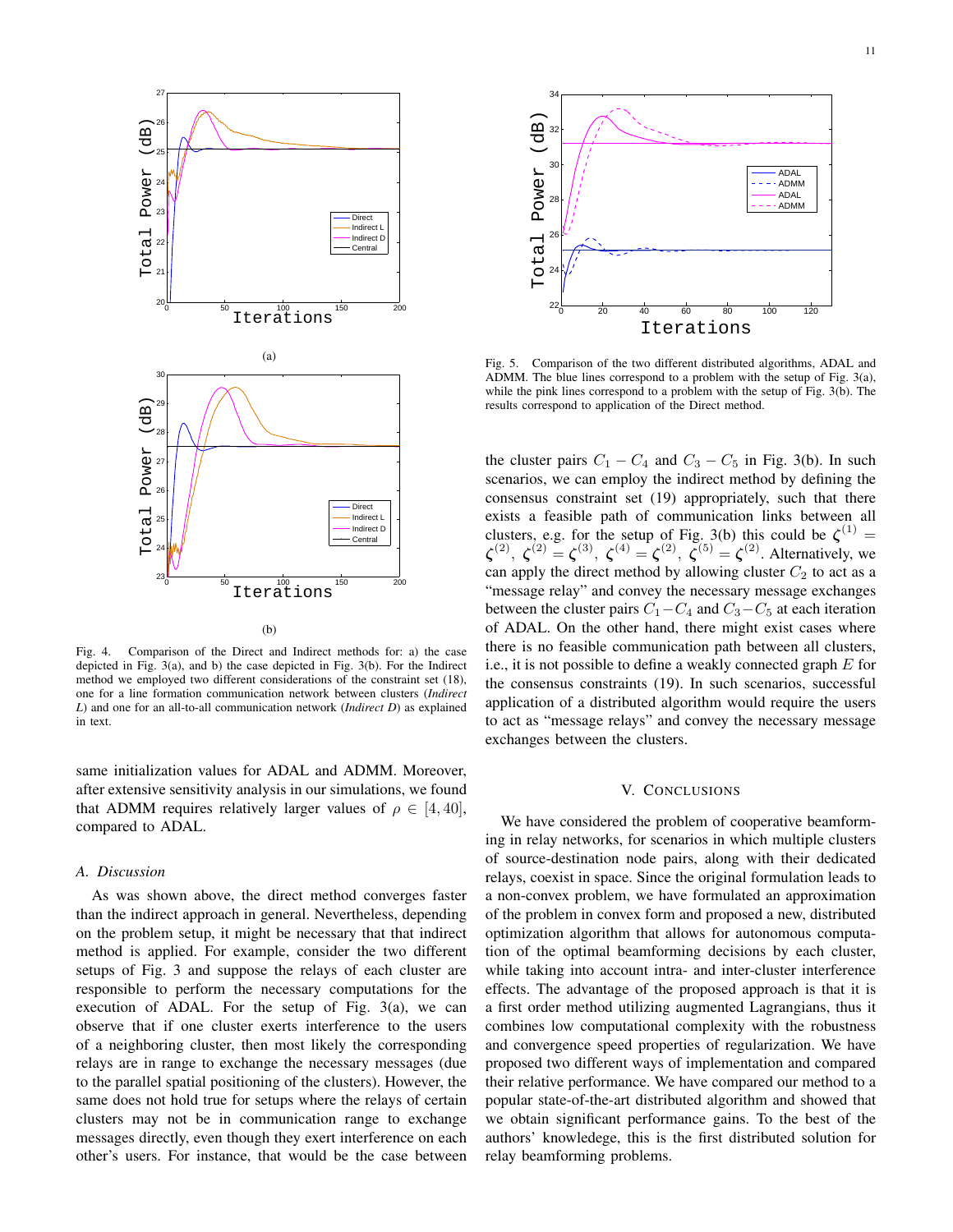



Fig. 6. Comparative convergence results for the ADAL and ADMM algorithms on a scenario with 15 clusters and  $\gamma = 10$ dB: a) Total transmitted power at the relays and b) Constraint feasibility evolution for the coupling constraints  $\sum_{n \in \mathcal{N}} \zeta_n = 0$ . The results correspond to application of the Direct method.

#### **REFERENCES**

- [1] A. Sendonaris, E. Erkip, and B. Aazhang, "User cooperation diversity. part i. system description," *IEEE Trans. Comm.*, vol. 51, no. 11, pp. 1927–1938, Nov. 2003.
- [2] A. B. Gershman, N. D. Sidiropoulos, S. Shahbazpanahi, and M. Bengtsson, "Convex optimization-based beamforming: From receive to transmit and network designs," *IEEE Signal Processing Magazine*, vol. 27, no. 3, p. 6275, May 2010.
- [3] L. Dong, A. Petropulu, and H. Poor, "A cross-layer approach to collaborative beamforming for wireless ad hoc networks," *IEEE Trans. Signal Proc*, vol. 56, no. 7, pp. 2981–2993, July 2008.
- [4] J. Li, A. Petropulu, and H. Poor, "Cooperative transmission for relay networks based on second-order statistics of channel state information, *IEEE Trans. Signal Proc*, vol. 59, no. 3, pp. 1280–1291, March 2011.
- [5] L. Dong, A. Petropulu, and H. Poor, "Weighted cross-layer cooperative beamforming for wireless networks," *IEEE Trans. Signal Proc*, vol. 57, no. 8, pp. 3240–3252, Aug. 2009.
- [6] Y. Liu and A. Petropulu, "Cooperative beamforming in multi-source multi-destination relay systems with SINR constraints," in *Proc. 2010 IEEE Conference on Acoustics Speech and Signal Processing (ICASSP)*, Dallas, TX, March 2010, pp. 2870–2873.
- [7] Y. Liu and A. P. Petropulu, "On the sumrate of amplify-and-forward relay networks with multiple source-destination pairs," *IEEE Transactions on Wireless Communications*, vol. 10, no. 11, pp. 3732–3742, 2011.
- [8] Y. Liu and A. Petropulu, "QoS guarantees in AF relay networks with multiple source-destination pairs in the presence of imperfect CSI," *Wireless Communications, IEEE Transactions on*, vol. 12, no. 9, pp. 4225–4235, September 2013.
- [9] X. Li, Y. D. Zhang, and M. G. Amin, "Joint optimization of source power allocation and relay beamforming in multiuser cooperative wireless networks," *Mob. Netw. Appl.*, vol. 16, no. 5, pp. 562–575, Oct. 2011.
- [10] H. Chen, A. Gershman, and S. Shahbazpanahi, "Distributed peer-to-peer beamforming for multiuser relay networks," in *Acoustics, Speech and Signal Processing, 2009. ICASSP 2009. IEEE International Conference on*, april 2009, pp. 2265 –2268.
- [11] M. Fadel, A. El-Keyi, and A. Sultan, "QoS-constrained multiuser peerto-peer amplify-and-forward relay beamforming," *Signal Processing, IEEE Transactions on*, vol. 60, no. 3, pp. 1397–1408, March 2012.
- [12] H. Q. Ngo and E. Larsson, "Large-scale multipair two-way relay networks with distributed af beamforming," *Communications Letters, IEEE*, vol. 17, no. 12, pp. 1–4, December 2013.
- [13] N. Bornhorst, M. Pesavento, and A. Gershman, "Distributed beamforming for multi-group multicasting relay networks," *Signal Processing, IEEE Transactions on*, vol. 60, no. 1, pp. 221–232, Jan 2012.
- [14] S. Fazeli-Dehkordy, S. Shahbazpanahi, and S. Gazor, "Multiple peerto-peer communications using a network of relays," *Trans. Sig. Proc.*, vol. 57, no. 8, pp. 3053–3062, Aug. 2009.
- [15] Y. Cheng and M. Pesavento, "Joint optimization of source power allocation and distributed relay beamforming in multiuser peer-to-peer relay networks," *Signal Processing, IEEE Transactions on*, vol. 60, no. 6, pp. 2962–2973, June 2012.
- [16] C. Wang, H. Chen, Q. Yin, A. Feng, and A. Molisch, "Multi-user twoway relay networks with distributed beamforming," *IEEE Transactions on Wireless Communications*, vol. 10, no. 10, pp. 3460–3471, October 2011.
- [17] H. Kha, H. Tuan, and H. Nguyen, "Joint optimization of source power allocation and cooperative beamforming for SC-FDMA multi-user multirelay networks," *Communications, IEEE Transactions on*, vol. 61, no. 6, pp. 2248–2259, June 2013.
- [18] J. Choi, "MMSE-based distributed beamforming in cooperative relay networks," *Communications, IEEE Transactions on*, vol. 59, no. 5, pp. 1346 –1356, may 2011.
- [19] Y. Jing and H. Jafarkhani, "Network beamforming using relays with perfect channel information," *IEEE Transactions on Information Theory*, vol. 55, no. 6, pp. 2499–2517, Jun. 2009.
- [20] V. Havary-Nassab, S. Shahbazpanahi, A. Grami, and Z.-Q. Luo, "Distributed beamforming for relay networks based on second-order statistics of the channel state information," *Trans. Sig. Proc.*, vol. 56, no. 9, pp. 4306–4316, Sep. 2008.
- [21] Z. Ding, W. H. Chin, and K. Leung, "Distributed beamforming and power allocation for cooperative networks," *Wireless Communications, IEEE Transactions on*, vol. 7, no. 5, pp. 1817 –1822, may 2008.
- [22] P. Gupta and P. Kumar, "The capacity of wireless networks," *IEEE Trans. Inform. Theory*, vol. 46, no. 2, pp. 388–404, 2000.
- [23] J. A. Fax and R. M. Murray, "Information flow and cooperative control of vehicle formations," *IEEE Transactions on Automatic Control*, vol. 49, no. 9, pp. 1465–1476, September 2004.
- [24] M. Zavlanos, A. Ribeiro, and G. Pappas, "Network integrity in mobile robotic networks," *Automatic Control, IEEE Transactions on*, vol. 58, no. 1, pp. 3–18, Jan 2013.
- [25] L. Vandenberghe and S. Boyd, "Semidefinite programming," *SIAM Review*, vol. 38, no. 1, pp. 49–95, 1996.
- [26] Y. Huang and D. Palomar, "Rank-constrained separable semidefinite programming with applications to optimal beamforming," *IEEE Trans. on Signal Processing*, vol. 58, no. 2, p. 664678, Feb. 2010.
- [27] D. Hammarwall, M. Bengtsson, and B. Ottersten, "On downlink beamforming with indefinite shaping constraints," *IEEE Trans. Signal Process.*, vol. 54, no. 9, pp. 3566–3580, Sep. 2006.
- [28] M. Bengtsson and B. Ottersten, "Optimal downlink beamforming using semidefinite optimization," in *Proc. of 37th Annual Allerton Conference on Communication, Control, and Computing*, 1999, pp. 987–996.
- [29] N. Chatzipanagiotis, D. Dentcheva, and M. Zavlanos, "An augmented Lagrangian method for distributed optimization," *Mathematical Programming*, 2014.
- [30] A. Ruszczynski, *Nonlinear Optimization*. Princeton, NJ, USA: Princeton University Press, 2006.
- [31] D. P. Bertsekas and J. N. Tsitsiklis, *Parallel and Distributed Computation: Numerical Methods*. Athena Scientific, 1997.
- [32] S. Boyd, N. Parikh, E. Chu, B. Peleato, and J. Eckstein, "Distributed optimization and statistical learning via the alternating direction method of multipliers," *Foundations and Trends in Machine Learning*, vol. 3, no. 1, pp. 1–122, 2011.
- [33] J. Mulvey and A. Ruszczynski, "A diagonal quadratic approximation method for large scale linear programs," *Operations Research Letters*, vol. 12, pp. 205–215, 1992.